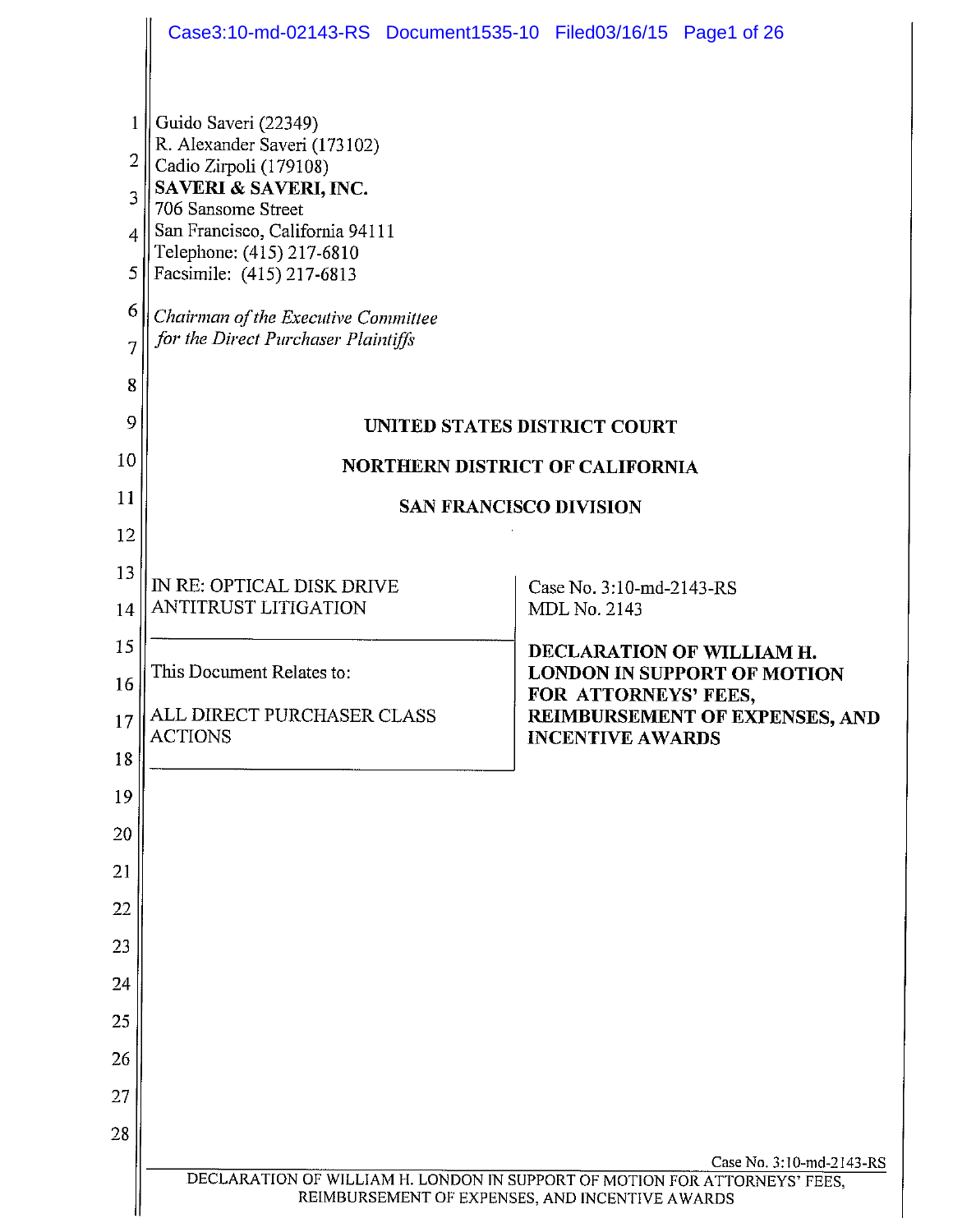$\mathbf{1}$ I, William H. London, declare and state as follows:

 $\overline{2}$ I am a Partner of the law firm of Freed Kanner London & Millen LLC ("FKLM").  $\mathbf{1}$ . 3 I submit this declaration in support of Direct Purchaser Plaintiffs ("DPP") joint application for an 4 award of attorneys' fees in connection with the services rendered in this litigation. I make this 5 Declaration based on my own personal knowledge, and if called as a witness, I could and would 6 competently testify to the matters stated herein.

7  $2.$ My firm has served as counsel for the Direct Purchaser Class ("Class") throughout 8 the course of this litigation. The background and experience of FKLM and its attorneys are 9 summarized in the *curriculum vitae* attached hereto as Exhibit 1.

10 3. FKLM has prosecuted this litigation solely on a contingent-fee basis, and has been 11 at risk that it would not receive any compensation for prosecuting claims against the Defendants. 12 While FKLM devoted its time and resources to this matter, it has foregone other legal work for 13 which it would have been compensated.

14  $\overline{4}$ . During the pendency of the litigation, FKLM performed the following work at the 15 express direction of the Executive Committee: (1) Conferred extensively with the Executive 16 Committee in the formulation of overall litigation strategy; (2) helped manage and organize 17 Plaintiff's analysis of all evidence produced in the case, including the organization and structure of 18 the document review, the formulation of the document review protocol and the negotiation of the 19 production format to be used by all producing parties; (3) prepared responsive pleadings in 20 connection with opposition to motions to dismiss; (4) reviewed, analyzed and coded evidence 21 22 produced by defendants; (5) served as liaison for all class representative depositions, which 23 included preparation of witnesses, scheduling of depositions, negotiation of related discovery 24 disputes and assistance in defense of depositions; and, (6) assisted the Executive Committee with 25 various discovery issues relating to Hitachi defendants. 26

27

28

5. Attached hereto as Exhibit 2 is my firm's total hours and lodestar, computed at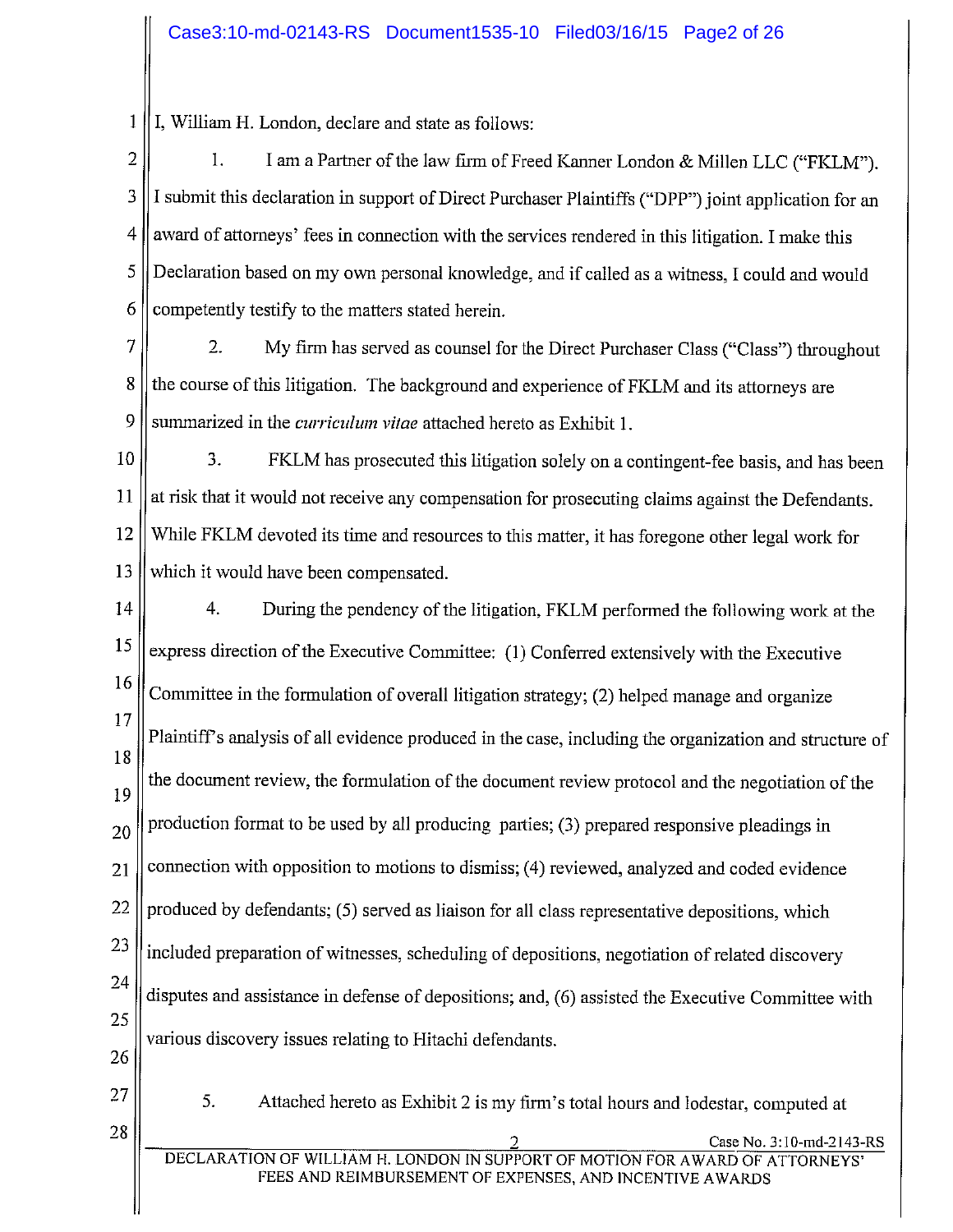$\mathbf{1}$ historical rates, for the period of May 7, 2010 through December 31, 2014. This period reflects  $\overline{2}$ the time spent after the appointment of the Chairman of the Executive Committee for the DPPs (the "Chairman") in this litigation. The total number of hours spent by FKLM during this period  $\overline{3}$ of time was 2,161.7, with a corresponding lodestar of \$890,575.50. This summary was prepared  $\overline{4}$ from contemporaneous, daily time records regularly prepared and maintained by my firm. The 5 lodestar amount reflected in Exhibit 2 is for work assigned by the Chairman, and was performed 6 7 by professional staff at my law firm for the benefit of the Class.

8 6. The hourly rates for the attorneys and professional support staff in my firm 9 included in Exhibit 2 are the usual and customary hourly rates charged by FKLM.

10 7. My firm has expended a total of \$7,979.98 in unreimbursed costs and expenses in connection with the prosecution of this litigation. These costs and expenses are broken down in 11 the chart attached hereto as Exhibit 3. They were incurred on behalf of Direct Purchaser Plaintiffs 12 by my firm on a contingent basis, and have not been reimbursed. The expenses incurred in this 13 action are reflected on the books and records of my firm. These books and records are prepared 14 from expense vouchers, check records and other source materials and represent an accurate 15 recordation of the expenses incurred. 16

 $17$ 

 $\mathbf{R}$ . FKLM paid a total of \$50,000.00 in assessments for the joint prosecution of the 18 litigation against the Defendants.

19 9. I have reviewed the time and expenses reported by my firm in this case which are included in this declaration, and I affirm that they are true and accurate. 20

21 I declare under penalty of perjury under the laws of the United States of America that the foregoing is true and correct. Executed on this 24th day of February, 2015 at Los Angeles, 22 23 California.

24 25

26

27

28

william 4t. Landon

Case No. 3:10-md-2143-RS DECLARATION OF WILLIAM H. LONDON IN SUPPORT OF MOTION FOR AWARD OF ATTORNEYS FEES AND REIMBURSEMENT OF EXPENSES, AND INCENTIVE AWARDS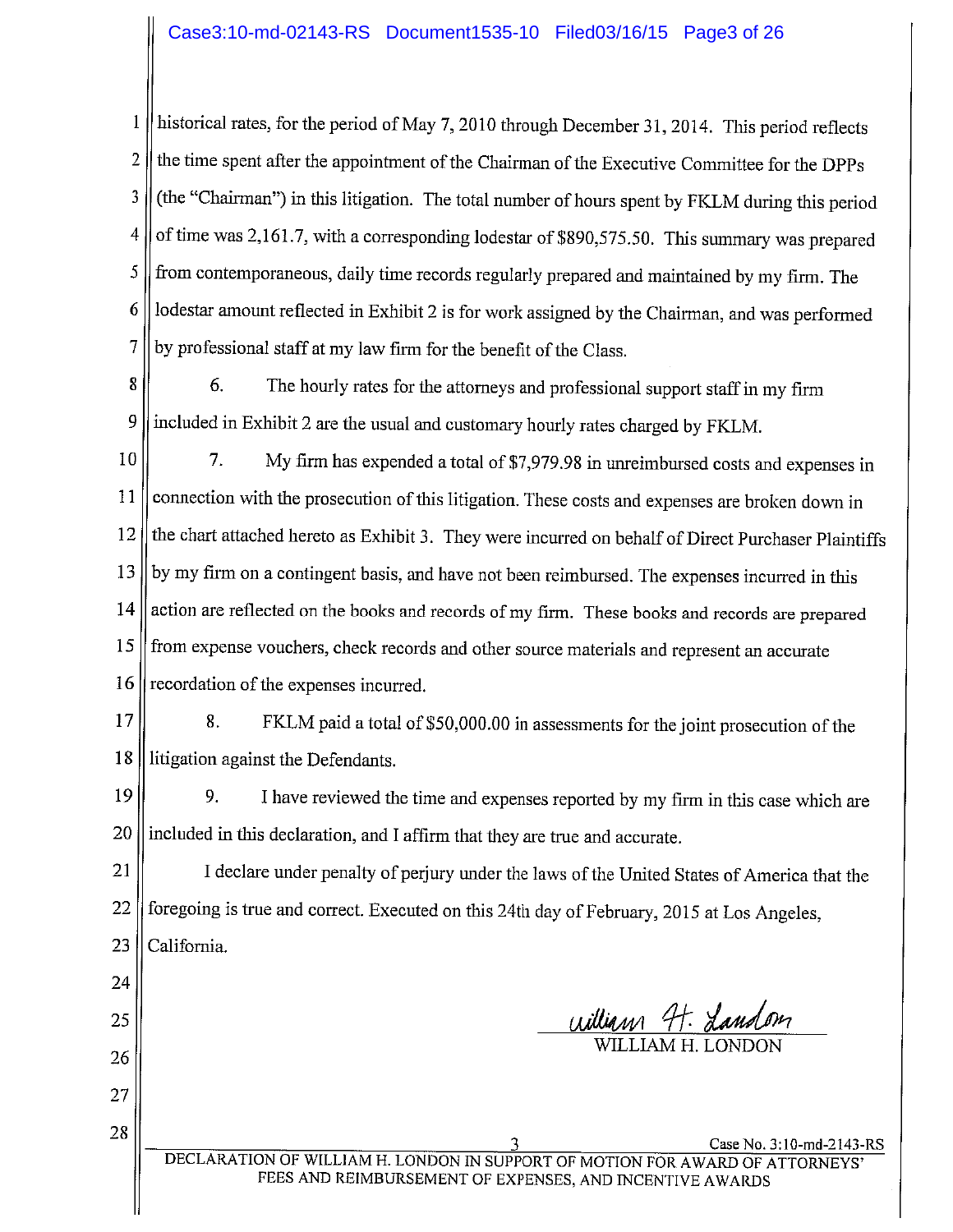Case3:10-md-02143-RS Document1535-10 Filed03/16/15 Page4 of 26

# **EXHIBIT 1**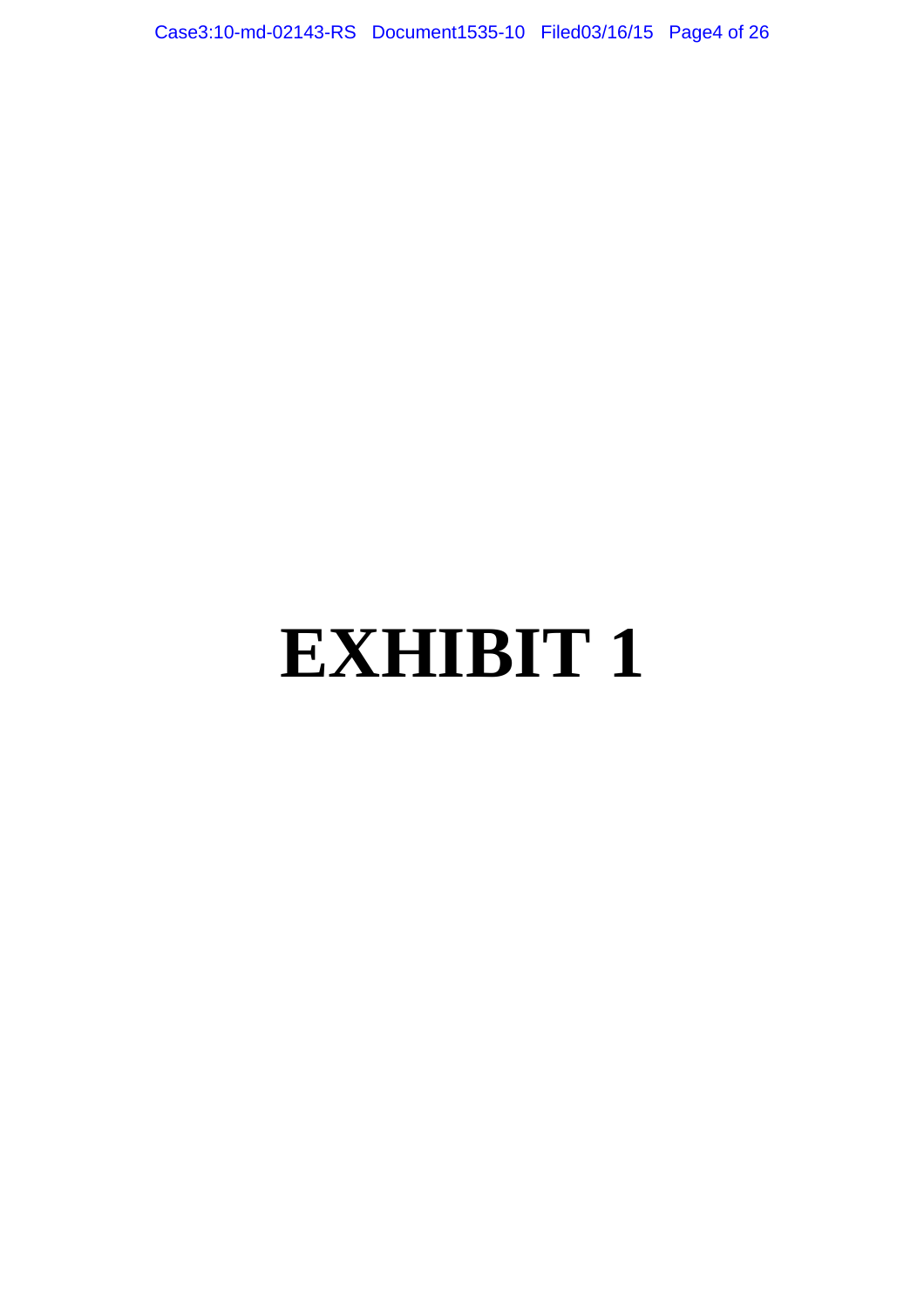

## FREED KANNER LONDON & MILLEN LLC

**2201 WAUKEGAN ROAD SUITE 130 BANNOCKBURN, IL 60015 TELEPHONE (224) 632-4500 FACSIMILE (224) 632-4521**

**www.fklmlaw.com**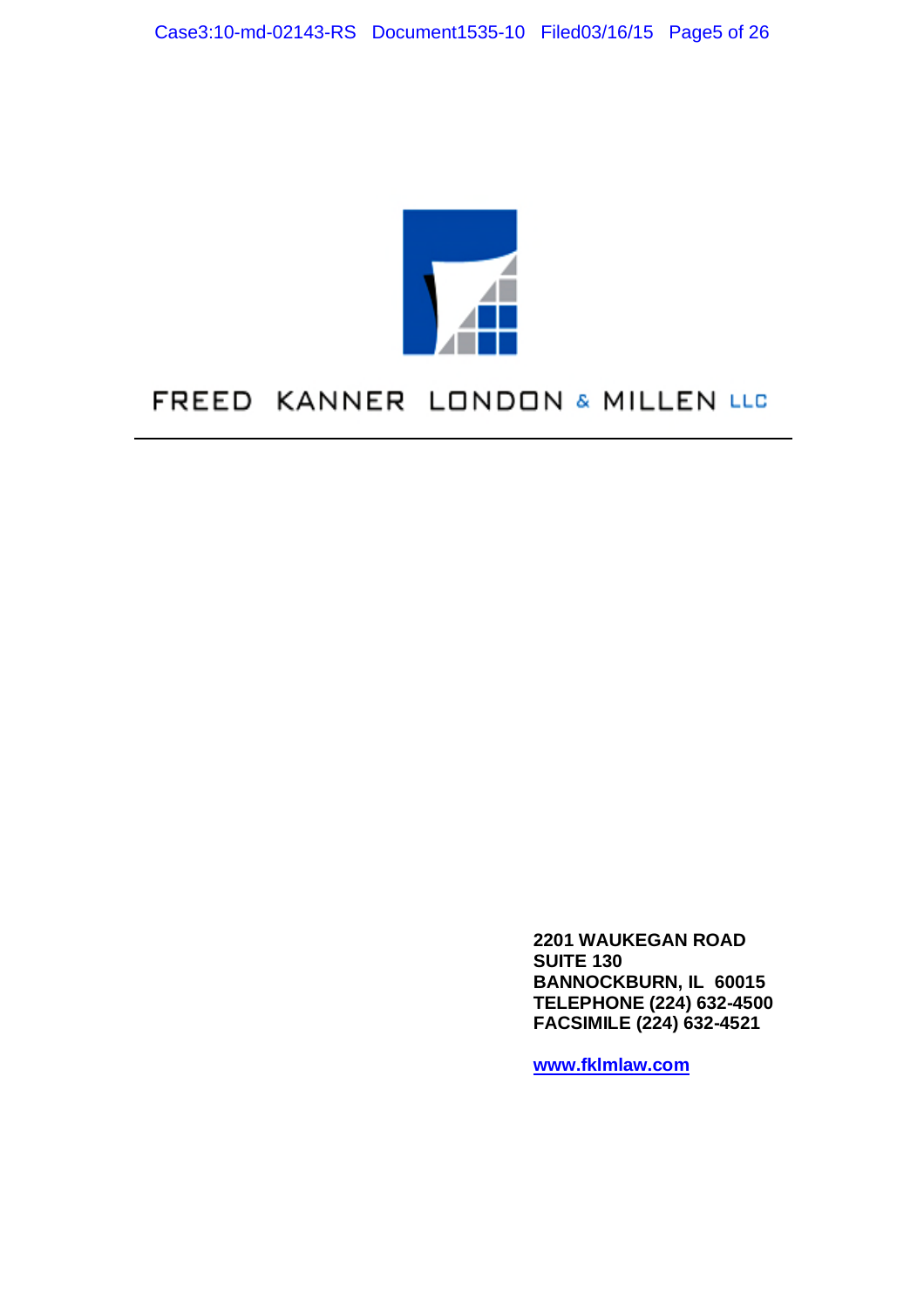

Freed Kanner London & Millen LLC ("FKLM") is one of the nation's premier plaintiffs' class action practices. The firm's attorneys are among the pioneers and leaders in the class action field, having played leadership roles in major antitrust, consumer fraud, securities, unlawful business practices and insurance fraud cases for decades.

FKLM was founded on January 1, 2007. The founding partners of FKLM, formerly principals and partners of Much Shelist Freed Denenberg Ament & Rubenstein, P.C., have successfully prosecuted class action cases for over 30 years. Moreover, FKLM attorneys have served in leadership positions (as lead counsel, co-lead counsel, members of steering and executive committees) in some of the largest class action cases in the United States, including the following:

#### *In re Brand Name Prescription Drugs Antitrust Litigation***, MDL 997 (N.D. Ill.)**

FKLM attorneys were co-lead counsel in this antitrust price-fixing class action. Settlements totaling approximately \$715 million were recovered on behalf of the plaintiff class.

#### *In re Hydrogen Peroxide Antirust Litigation***, MDL 1682 (E.D. Pa.)**

FKLM attorneys were co-lead counsel in this antitrust price-fixing action against hydrogen peroxide producers. The case resulted in settlements of over \$97 million for the class. In approving the Plaintiffs' motion for an award of attorneys' fees and expenses, Judge Stewart Dalzell lauded co-lead counsel:

> [t]he "skill and efficiency of the attorneys involved" is of a very high order indeed, and as we noted at the fairness hearing yesterday, we have been impressed that these attorneys have prosecuted this matter vigorously against seasoned opponents without needlessly distracting the Court with discovery disputes.

#### *In re High Fructose Corn Syrup Antitrust Litigation***, MDL 1087 (C.D. Ill.)**

FKLM attorneys were co-lead counsel in this antitrust price-fixing class action against major manufacturers of high fructose corn syrup. The case was settled for \$531 million for the class. At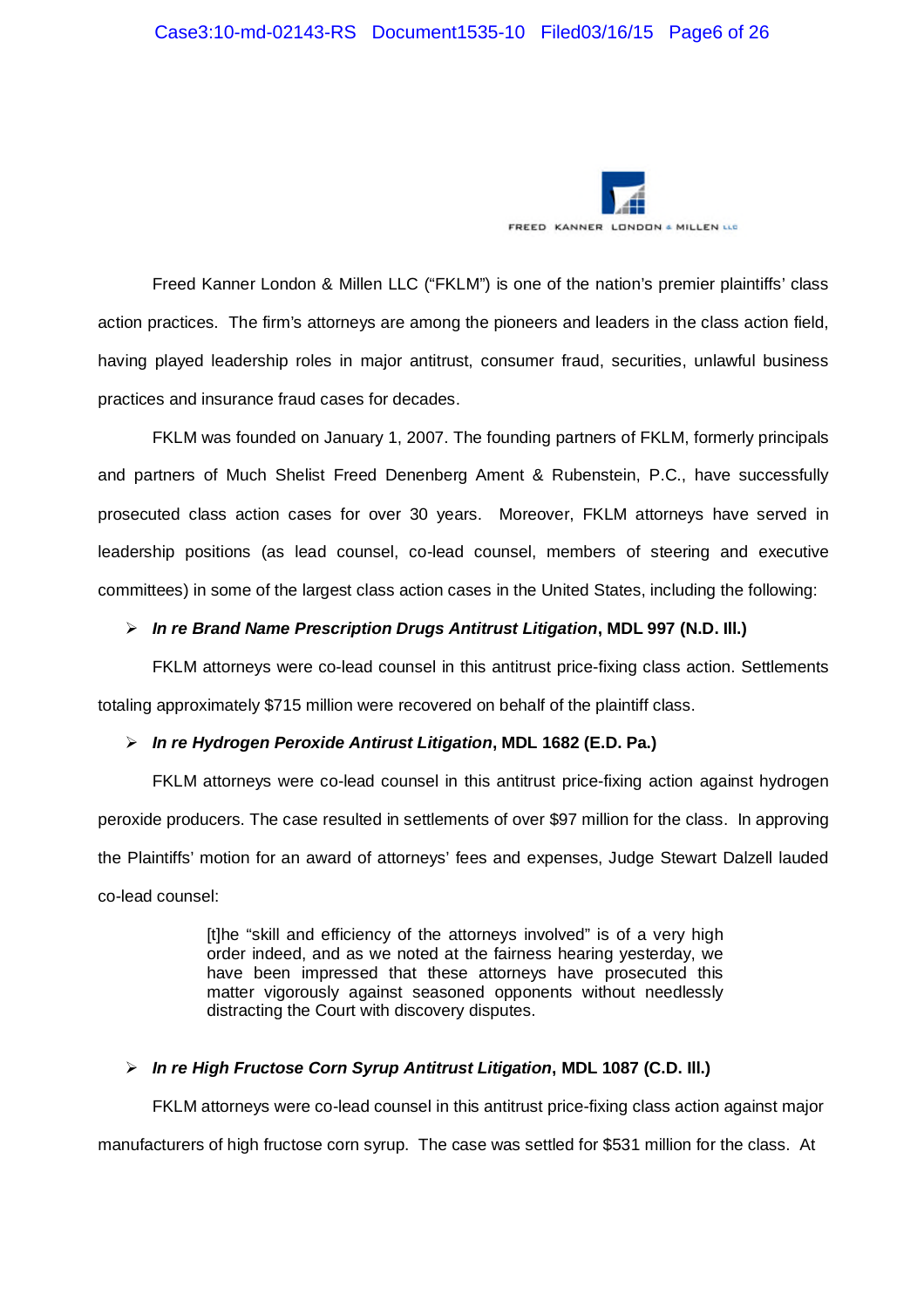

the close of the hearing where counsel fees were approved, Judge Michael M. Mihm stated:

I've said many times during this litigation that you and the attorneys who represent the defendants here are as good as it gets. Very professional. At least in my presence or in my contacts with you, you've always been civil. You've always been cutting to the chase and not wasting my time or each other's time or adding to the cost of the litigation.

#### *In re Linerboard Antitrust Litigation***, MDL 1261 (E.D. Pa.)**

FKLM attorneys served as co-lead counsel in this antitrust price-fixing case, which resulted

in settlements of over \$200 million for the plaintiff class.

#### *In re Vitamins Antitrust Litigation***, MDL 1285 (D.D.C.)**

FKLM attorneys served as co-chairs of discovery in this antitrust price-fixing action, which

resulted in over \$1.3 billion in settlements.

#### *In re Dynamic Random Access Memory (DRAM) Antitrust Litigation***, MDL 1486 (N.D. Cal.)**

FKLM attorneys served as co-chairs of discovery in this nationwide, antitrust price-fixing

action, which resulted in settlements of over \$300 million for class members.

#### *In re Rubber Chemicals Antitrust Litigation***, MDL 1648 (N.D. Cal.)**

FKLM attorneys served on the executive committee in this nationwide, antitrust price-fixing

action, which resulted in settlements of over \$300 million for class members.

#### *In re Ethylene Propylene Diene Monomer (EPDM) Antitrust Litigation***, MDL 1542 (D. Conn.)**

FKLM attorneys served as co-chairs of discovery in this nationwide antitrust price-fixing

action, which has resulted in settlements of over \$87 million for class members.

#### *In re Static Random Access Memory (SRAM) Antitrust Litigation***, MDL 1819 (N.D. Cal.)**

FKLM was a member of the executive committee representing direct purchaser plaintiffs in

this antitrust price-fixing case which resulted in settlements exceeding \$76 million.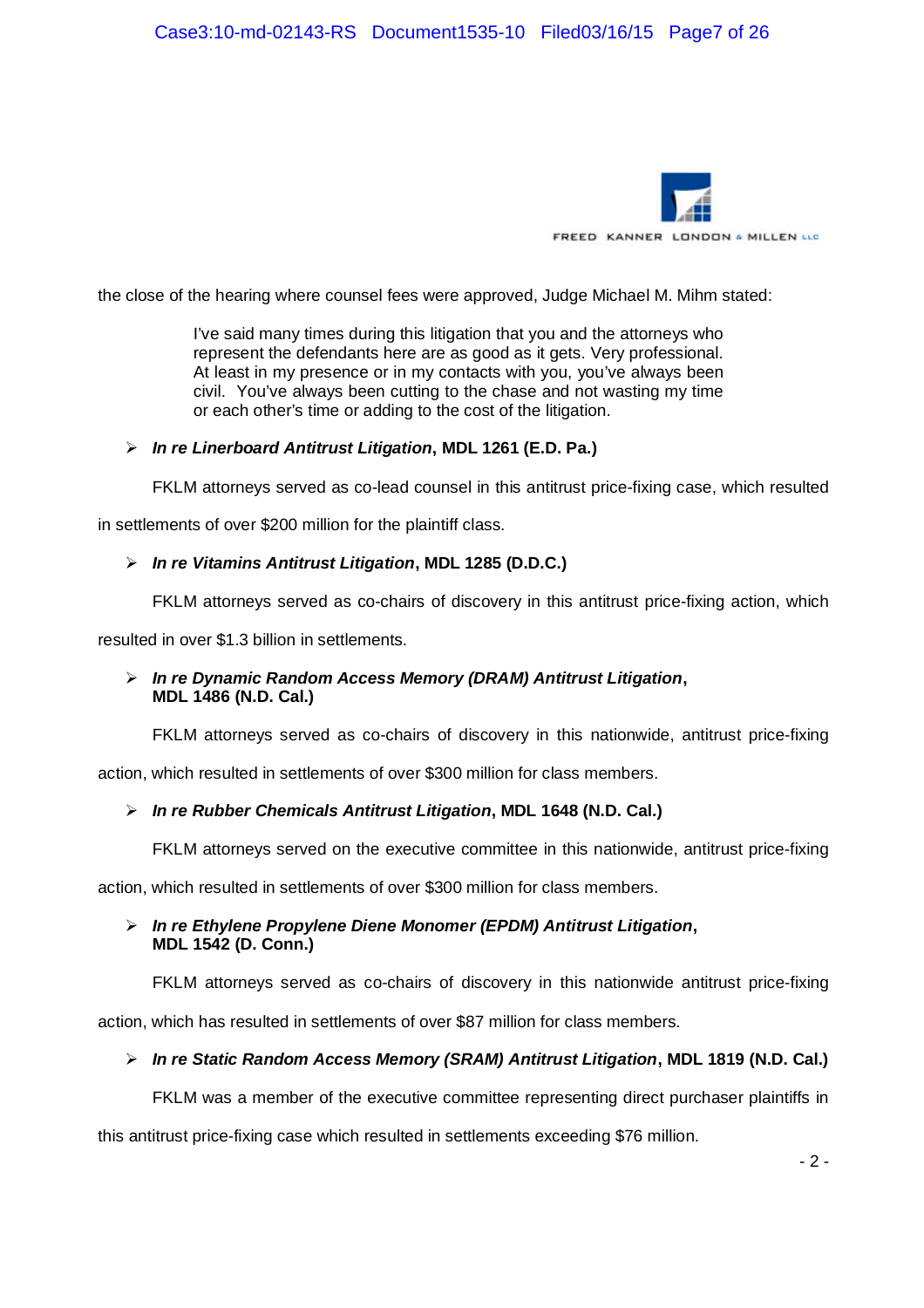

#### *SchagrinGas Co. v. BP Products North America, et al.***, No. 1:06-cv-3621 (N.D. Ill.)**

FKLM was appointed co-lead counsel on behalf of direct purchaser plaintiffs in this nationwide class action involving monopolization claims under Section 2 of the Sherman Act. The case resulted in a settlement of over \$50 million.

#### *In re Urethane Chemicals Antitrust Litigation***, MDL 1616 (D. Kan.)**

FKLM attorneys were co-lead counsel in this antitrust price-fixing action. The case resulted in settlements of \$33 million for the class.

#### *In re Flat Glass Antitrust Litigation* **(No. II), MDL 1942 (W.D. Pa.)**

FKLM served as co-lead counsel on behalf of direct purchaser plaintiffs of construction flat glass in this nationwide, antitrust price-fixing case. The case resulted in settlements exceeding \$22 million.

#### *In re Aftermarket Filters Antitrust Litigation***, MDL 1957 (N.D. Ill.)**

FKLM served as interim co-lead counsel on behalf of direct purchasers of replacement automobile air and oil filters in this nationwide, antitrust price-fixing case. The case resulted in settlements of nearly \$18 million.

#### *In re Methyl Methacrylate (MMA) Antitrust Litigation***, MDL 1768 (E.D. Pa.)**

FKLM attorneys were co-lead counsel in this antitrust price-fixing action against producers of methyl methacrylate and polymethyl methacrylate. The case resulted in a settlement of over \$15 million for the class.

## *In re Waste Management, Inc. Securities Litigation***, Master File 97-CV-7709 (N.D. Ill.)**

FKLM attorneys were actively involved in litigating the case and served as liaison counsel. A settlement for the plaintiff class of \$220 million was obtained.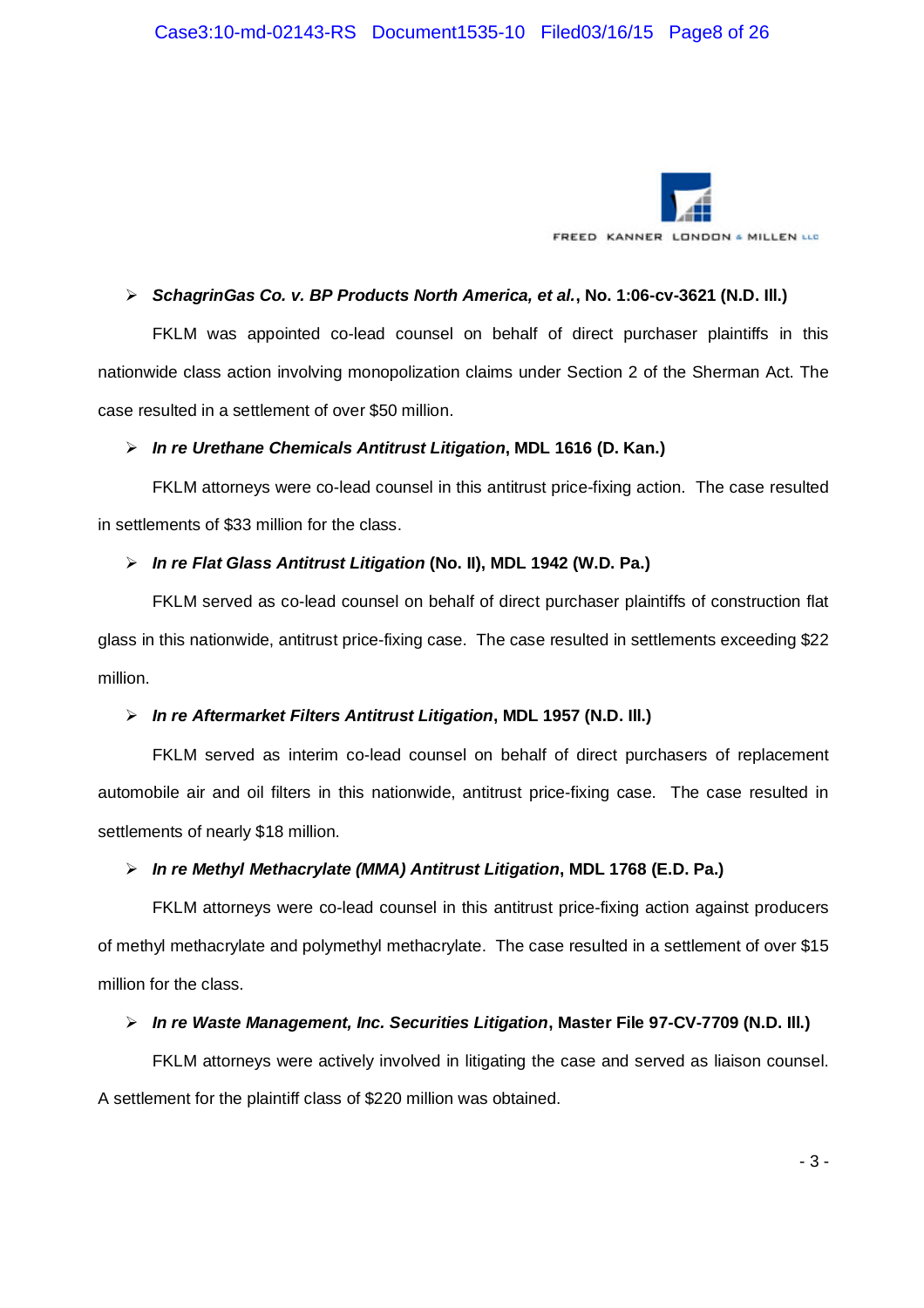

#### *In re Infant Formula Antitrust Litigation***, MDL 878 (N.D. Fla.)**

FKLM attorneys were appointed co-lead counsel in this antitrust price-fixing class action against the major manufacturers of infant formula. The case settled for over \$125 million.

#### *In re Chubb Drought Insurance Litigation***, MDL 782 (S.D. Ohio)**

FKLM attorneys were co-lead counsel in this class action filed on behalf of farmers who purchased drought insurance that Chubb refused to honor. The settlement exceeded \$110 million and was achieved in less than 9 months. This sum, together with \$8 million recovered at trial against Chubb's general agent, resulted in complete recovery for the affected farmers.

#### *In re Ocean Shipping Antitrust Litigation***, MDL 395 (S.D.N.Y.)**

FKLM attorneys were co-lead counsel in this antitrust price-fixing class action, which resulted in a \$79 million recovery for thousands of U.S. and European shippers. Distributions were made to claimants in the United States and throughout a number of European countries.

## *In re Isostatic Graphite Antitrust Litigation***, Master File 00-CV-1857 (E.D. Pa.)**

FKLM attorneys were appointed co-lead counsel in this antitrust price-fixing class action. The case resulted in combined settlements of over \$11 million for the class.

## *Blinder Robinson Securities Litigation* **(E.D. Pa.)**

FKLM attorneys were members of the Steering Committee in this securities fraud action in which an injunction was obtained preventing a transfer of assets; judgment of \$71 million was later entered.

## *In re Carbon Dioxide Antitrust Litigation***, MDL 940 (M.D. Fla.)**

FKLM attorneys were co-lead counsel in this antitrust price-fixing class action in which the plaintiff class recovered \$53 million and achieved significant therapeutic relief for the class.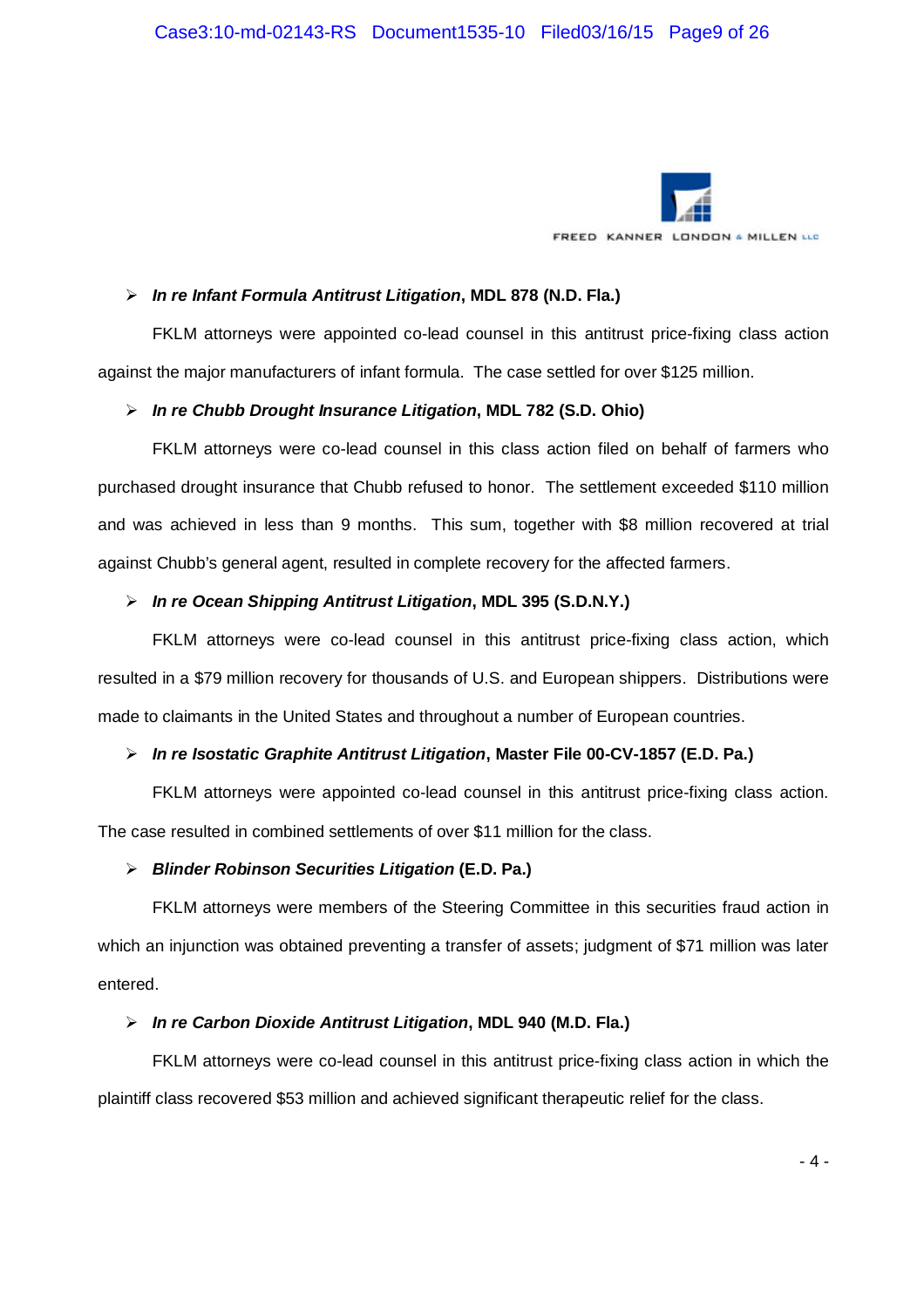

#### *In re Drill Bits Antitrust Litigation***, CA No. H-91-627 (S.D. Tex.)**

FKLM attorneys were members of the Steering Committee in this antitrust price-fixing class action and were instrumental in achieving a settlement for the class in excess of \$52 million.

#### *In re Industrial Gas Antitrust Litigation***, CA No. 80 C. 3479 (N.D. Ill.)**

FKLM attorneys were members of the executive committee in this antitrust price-fixing class action, which ultimately recovered more than \$50 million dollars for the class. The settlement included assignable purchase certificates, which the court found increased the competitive value of the settlement.

## *In re Morrison Knudson Securities Litigation***, CA No. 94-CV-3345 (D. Idaho)**

FKLM attorneys were co-lead counsel in this securities class action where the plaintiff class received \$43 million and approximately 3 million shares of Morrison Knudson common stock in settlement of their claims.

## *In re M-L Lee Acquisition Fund Securities Litigation* **(D. Del.)**

FKLM attorneys served as co-lead counsel in this securities class action case against a syndicate of partnerships and its general partners, involving Merrill Lynch and its affiliates, and a leveraged buy-out specialty firm overseen by Thomas H. Lee. The case resulted in a \$33 million settlement on behalf of the limited partners.

## *In re Public Service Company of New Mexico* **(S.D. Cal.)**

FKLM attorneys were lead counsel in this derivative action and obtained \$33 million dollars in a joint settlement with class plaintiffs in a related securities fraud class action. Judge Harry R. McCue, District Court Judge for the Southern District of California stated:

> The petitioners in this case are members of respected law firms which specialize in class action litigation. These attorneys brought considerable legal talents together, and were able to achieve the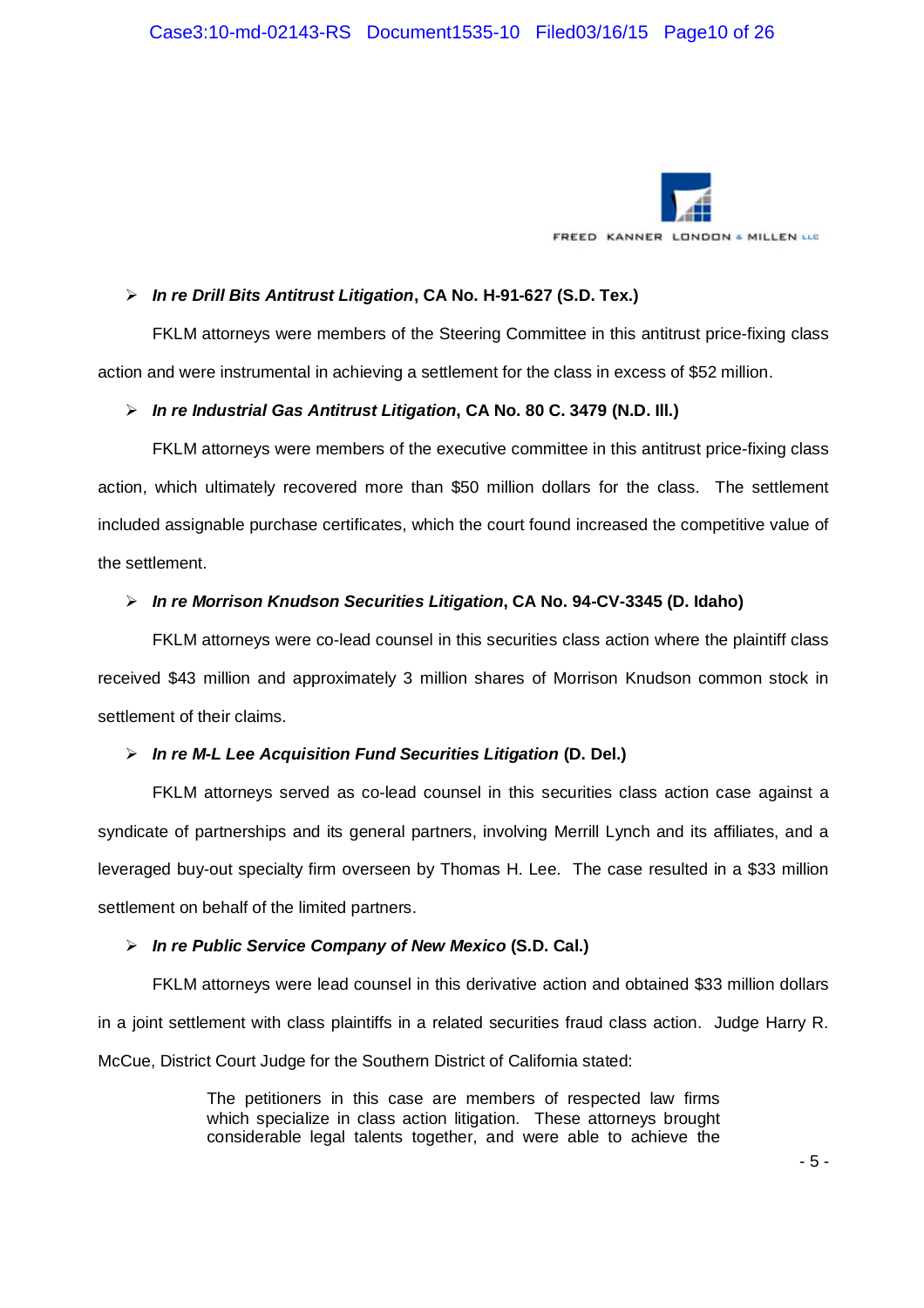

successful completion of this litigation. They are entitled to fair and reasonable compensation.

## *Piggly Wiggly Antitrust Litigation* **(E.D. Tex.)**

FKLM attorneys were co-lead counsel in this statewide (Texas) antitrust price-fixing action,

which resulted in total settlements of approximately \$32 million for class members.

## *In re Records and Tapes Antitrust Litigation* **(N.D. Ill.)**

FKLM attorneys were members of the executive committee in this antitrust price-fixing class action. The class recovered \$26 million dollars in settlement in cash and assignable purchase certificates.

#### *Kaufman v. Motorola, Inc.* **(N.D. Ill.)**

FKLM attorneys were actively involved in litigating the case and served as liaison counsel.

A settlement of \$25 million was obtained for the plaintiff class.

## *In re Unisys Securities Litigation***, CA No. 99-5333 (E.D. Pa.)**

FKLM attorneys were members of the executive committee in this derivative action. Plaintiffs recovered \$20 million for corporation.

## *Koch Gathering Systems, Inc. Oil Spill Litigation* **(Dist. Ct. of Nueces County, Tex.)**

FKLM attorneys were co-lead counsel in this case concerning a marine oil spill in which a

class consisting of commercial fisherman and shrimpers recovered over \$10 million.

## *CURRENT CASES*

FKLM attorneys are presently involved in the following cases, which are in varying stages of litigation

## *In re Lithium Ion Batteries Antitrust Litigation***, MDL No. 2420 (N.D. Cal.)**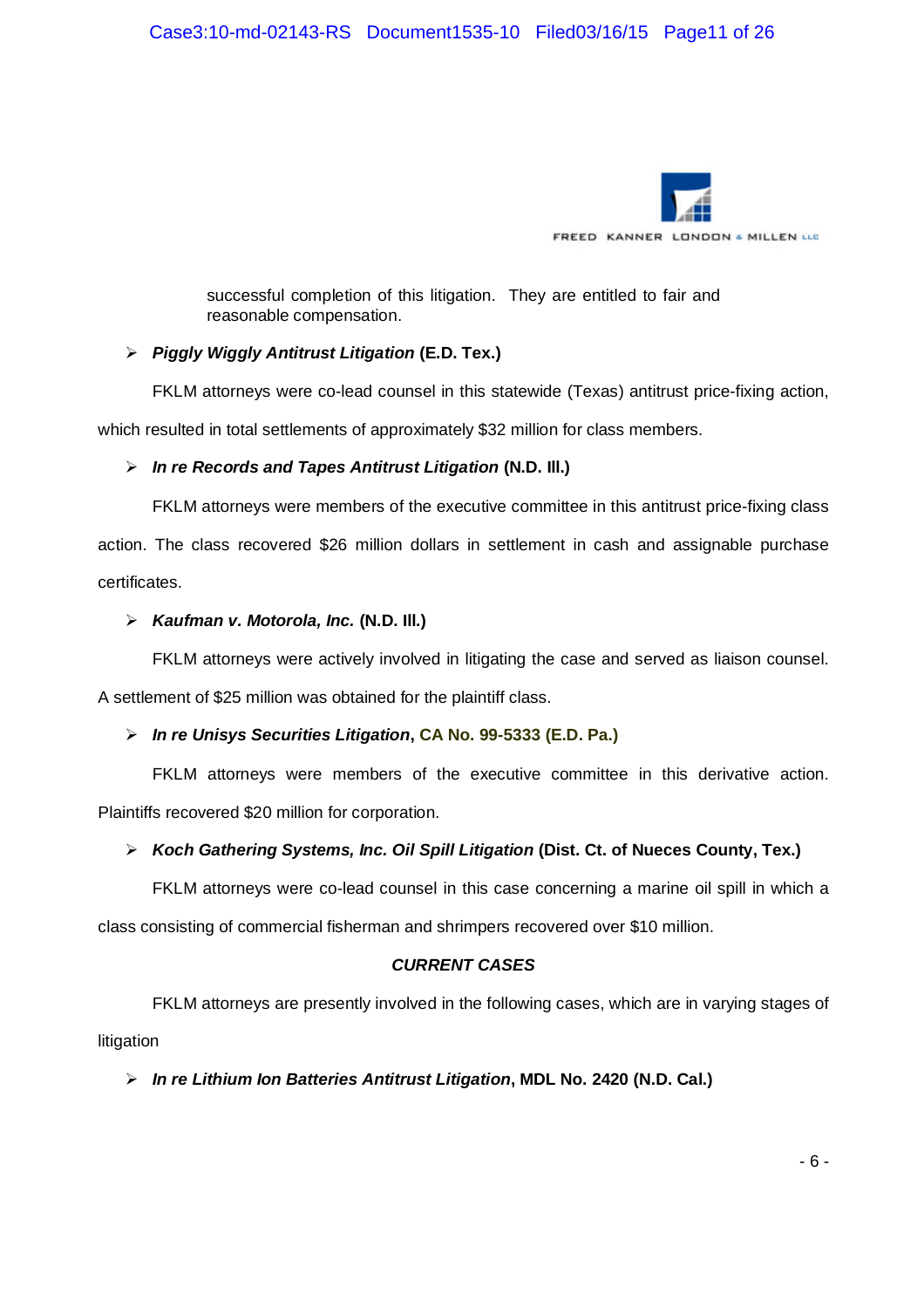

FKLM was appointed as a member of the Direct Purchaser Plaintiff Direct Purchaser Plaintiffs' Steering Committee in this case on behalf of direct purchasers of Lithium-Ion Battery products in this nationwide price fixing case.

#### *In re Automotive Parts Antitrust Litigation***, MDL 2311 (E.D. Mich.)**

FKLM is acting as interim co-lead counsel on behalf of direct purchasers of automotive parts in six concurrently active nationwide, antitrust price-fixing cases.

## *Kleen Products, Inc. et al. v. Packaging Corp. of America, et al.***, 10-CV-5711 (N.D. Ill.)**

FKLM is acting as interim co-lead counsel on behalf of direct purchasers of containerboard and related products in this nationwide, antitrust price-fixing case.

## *In re Rail Freight Fuel Surcharge Antitrust Litigation***, MDL 1869 (DC)**

FKLM is the co-chair of the Executive Committee in this case on behalf of direct purchasers of rail freight services who paid fuel surcharges in this nationwide, antitrust price-fixing case.

## *Standard Iron Works v. ArcelorMittal et al***., 08-CV-5214 (N.D. Ill.)**

FKLM was appointed as interim liaison counsel on behalf of direct purchasers of steel in this nationwide supply manipulation and price-fixing case.

## *In re Blood Reagents Antitrust Litigation***, MDL 2081 (E.D. Pa.)**

FKLM is a member of the Executive Committee in this nationwide antitrust class action brought on behalf of direct purchasers of blood reagents.

## *In re TFT-LCD (Flat Panel) Antitrust Litigation***, MDL 1827 (N.D. Cal.)**

FKLM attorneys have worked closely with lead counsel on a variety of discovery matters on behalf of direct purchasers of TFT-LCD flat panels in this nationwide price-fixing case. Settlements to date in this case total \$473 million.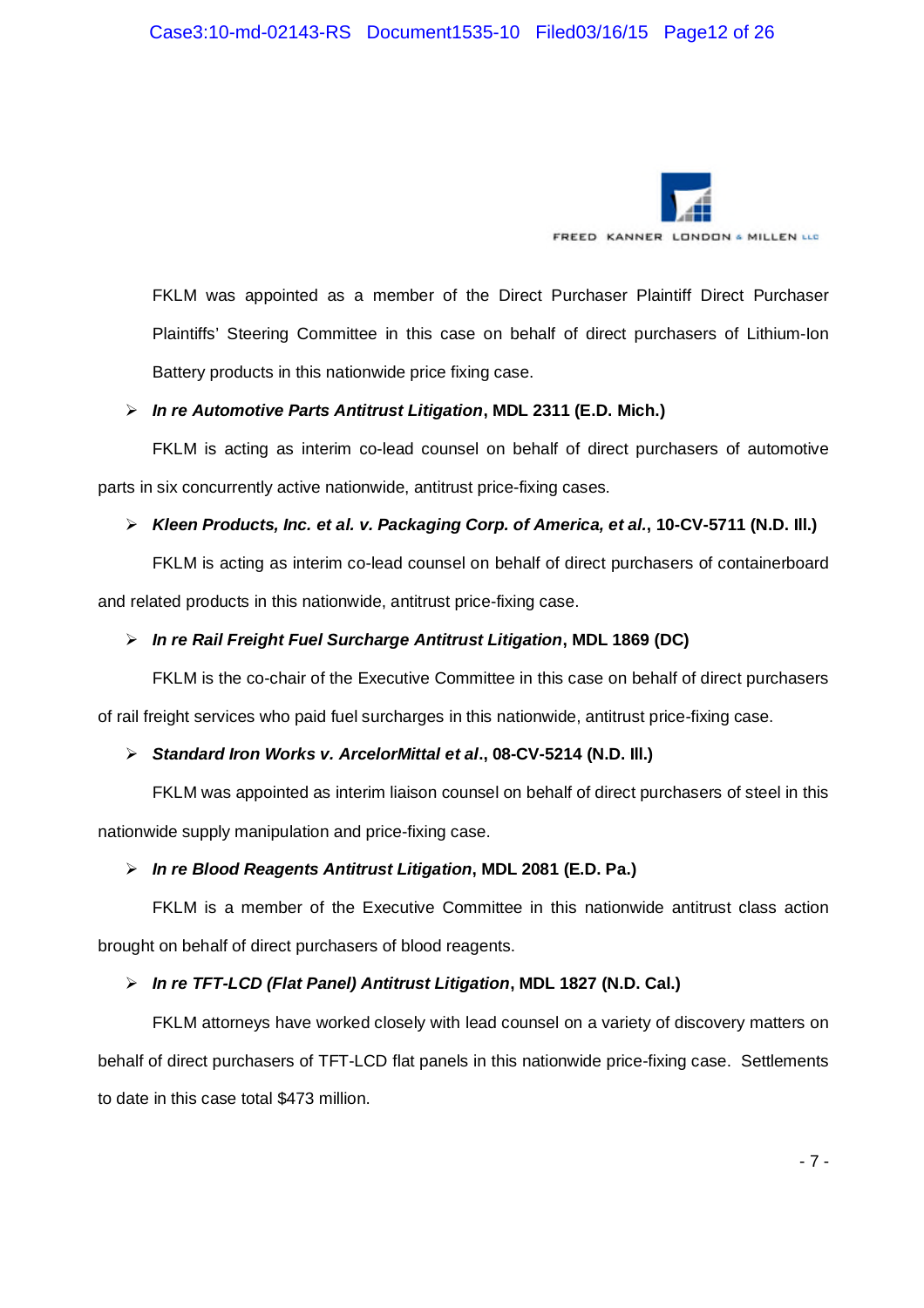

## *In re NCAA Student-Athlete Name & Likeness Licensing Litigation,* **4:09-CV-1967 (N.D. Cal.)**

FKLM attorneys are overseeing a variety of critical discovery matters in this antitrust case brought on behalf of former collegiate athletes.

## *In re Fresh and Process Potatoes Antitrust Litigation***, MDL 2186 (D. Idaho)**

FKLM attorneys worked closely with lead counsel in drafting the consolidated complaint and successfully opposing a motion to dismiss in this nationwide antitrust class action brought on behalf of direct purchasers of fresh and process potatoes.

## *In re Processed Egg Products Antitrust Litigation***, MDL 2002 (E.D. Pa.)**

FKLM attorneys worked closely with lead counsel in drafting the original complaint and successfully opposing a motion to dismiss in this nationwide antitrust class action brought on behalf of direct purchasers of eggs and egg products.

## *In re Cathode Ray Tube (CRT) Antitrust Litigation***, MDL 1917 (N.D. Cal.)**

FKLM serves as Chair of Discovery and has worked closely with lead counsel to manage a variety of top level matters, including negotiating ESI issues and taking key depositions in this nationwide price-fixing class action with over \$100 million in partial settlements.

## *In re Optical Disk Drive (ODD) Antitrust Litigation***, MDL 2143 (N.D. Cal.)**

FKLM is one of several firms assisting lead counsel with discovery and briefing in this nationwide price-fixing class action brought on behalf of direct purchasers of optical disk drives.

## *In re Municipal Derivatives Antitrust Litigation***, MDL 1940 (S.D.N.Y.)**

FKLM is overseeing discovery of a key defendant and working closely with lead counsel on a variety of other pre-trial matters in this nationwide class action brought on behalf of purchasers of municipal derivatives.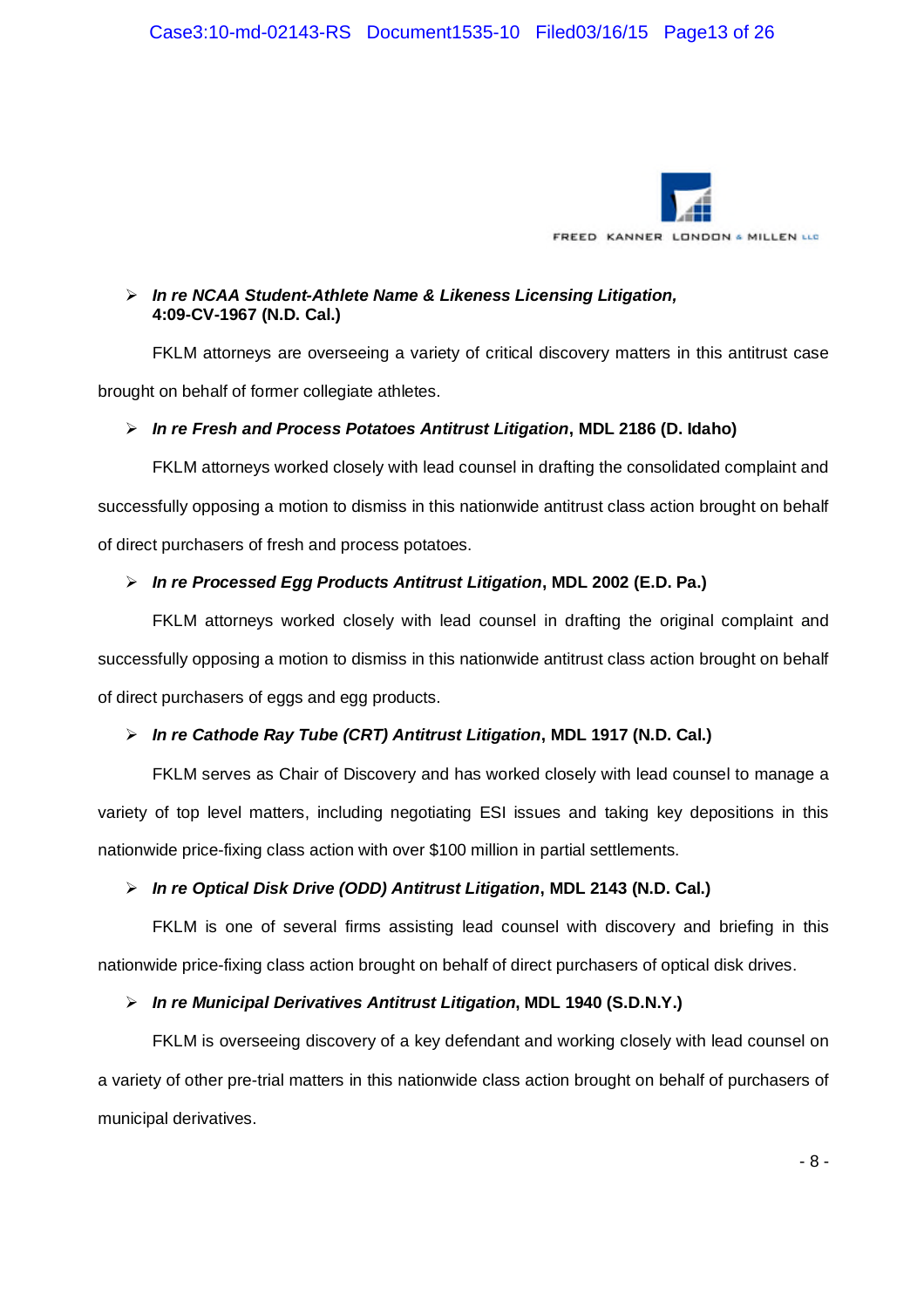

#### *In re Plasma-Derivative Protein Therapies Antitrust Litigation***, MDL 2109 (N.D. Ill.)**

FKLM attorneys are working closely with lead counsel on various discovery matters in this nationwide antitrust case brought on behalf of direct purchasers of blood plasma protein therapies.

## *In re American Express Anti-Steering Rules Antitrust Litigation (No. II)***, MDL 2221 (E.D.N.Y.)**

FKLM is overseeing discovery of independent merchant (opt-out) plaintiffs in this nationwide antitrust case.

## *In re Air Cargo Shipping Services Antitrust Litigation***, MDL 1775 (E.D.N.Y.)**

FKLM attorneys were selected as co-chairs of discovery in this antitrust class action involving claims under Section 1 of the Sherman Act. Settlements to date in this case total nearly \$600 million.

## *In re Intel Corp. Microprocessor Antitrust Litigation***, MDL 1717 (D. Del.)**

FKLM attorneys are serving in a lead role in managing discovery from dozens of named plaintiffs in this pending nationwide antitrust action. Among other things, the firm has played a key role in overseeing document production and coordinating, managing and defending over 50 depositions of named plaintiffs.

\* \* \*

Other large class action cases in which FKLM attorneys were involved in a leadership position include *In re Folding Cartons Antitrust Litigation*, *In re Plywood Antitrust Litigation*, *In re Standard Screws Antitrust Litigation*, *In re Cotton Yarn Antitrust Litigation*, *In re Glass Containers Antitrust Litigation*, *In re Aluminum Siding Antitrust Litigation*, *Rusty Jones Warranty Litigation*, *NPA*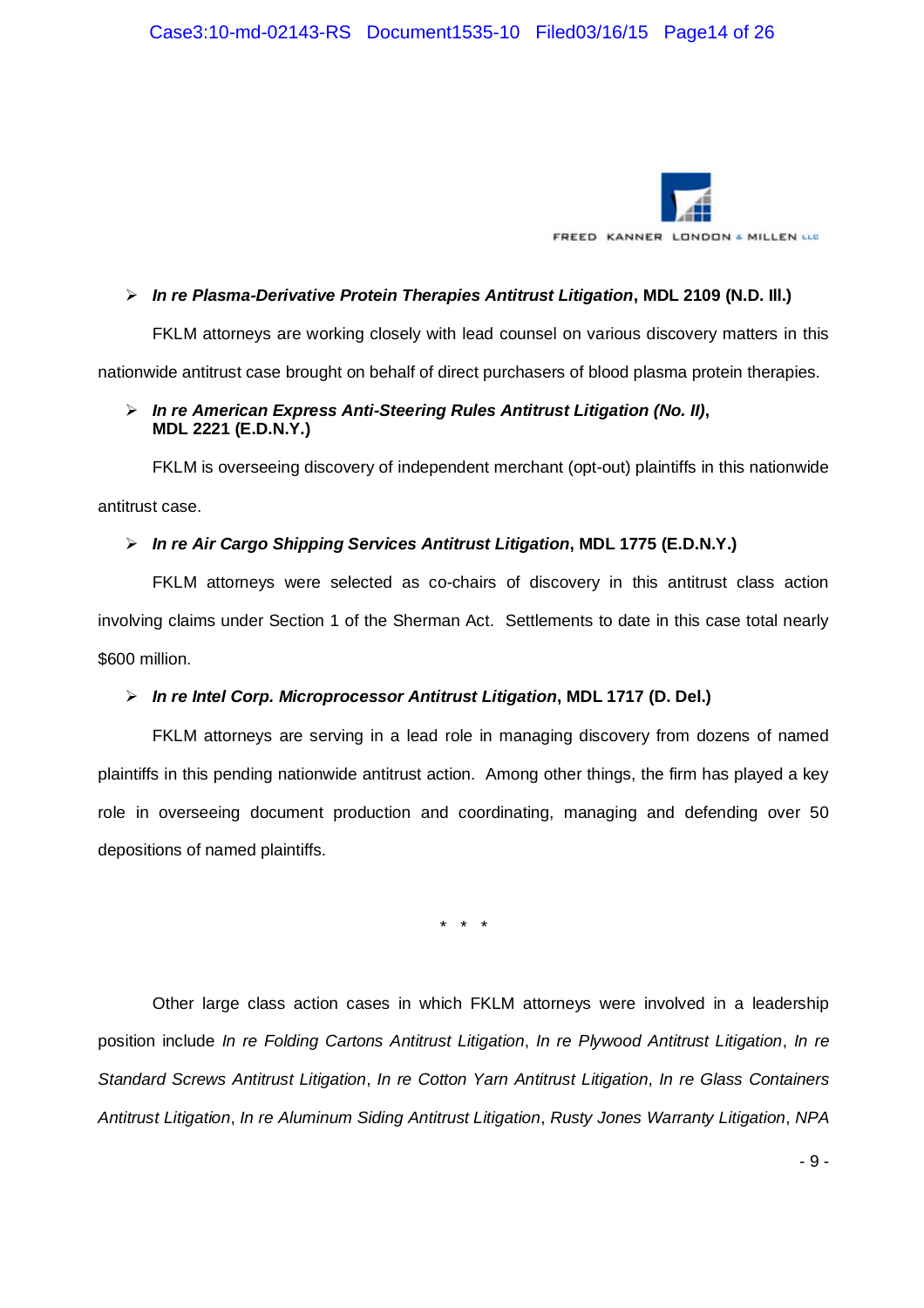

*Securities Litigation*, *In re Chlor-alkali and Caustic Soda Antitrust Litigation*, and *In re Potash Antitrust Litigation*.

In addition, FKLM frequently serves as local counsel for a variety of cases, working closely with law firms located outside of Illinois. Recent examples include *North Miami General Employees Retirement Fund et al. v. Parkinson et al.,* Case No. 1:10-cv-06514 (N.D. Ill.) (pending), *Marvin H. Maurras Revocable Trust v. Bronfman Jr. et al.*, Case No. 1:12-cv-03395 (N.D. Ill.) (pending), and *St. Lucie County Fire District Firefighters' Pension Trust Fund v. Motorola, Inc. et al*., Case No. 1:10-cv-00427 (N.D. Ill.) (settled), all securities fraud actions where FKLM was appointed as liaison counsel.

#### *ATTORNEY PROFILES*

#### **Michael J. Freed**

- 10 - After leaving the Department of Justice Antitrust Division, Mr. Freed has engaged in private antitrust class action litigation for 50 years. He has served as co-lead counsel in many prominent antitrust and securities fraud class action cases. Presently, Mr. Freed is serving as co-lead counsel in *In re Containerboard Antitrust Litigation*. Prior antitrust class actions in which Mr. Freed served as co-lead counsel include *In re Aftermarket Filters Antitrust Litigation, In re Brand Name Prescription Drugs Antitrust Litigation*, *In re High Fructose Corn Syrup Antitrust Litigation*, *In re Linerboard Antitrust Litigation*, *In re Carbon Dioxide Antitrust Litigation*, *In re Infant Formula Antitrust Litigation*, and *In re Ocean Shipping Antitrust Litigation.* More than \$2 billion has been recovered for the plaintiff classes in cases in which Mr. Freed has served as co-lead counsel. Mr. Freed has been named an Illinois Super Lawyer by Chicago Magazine, an Illinois Leading Lawyer by the Leading Lawyer's Network, and one of the top plaintiffs' antitrust lawyers in Illinois by Chamber's International. In addition, he was honored in March 2007 by the Chicago Appleseed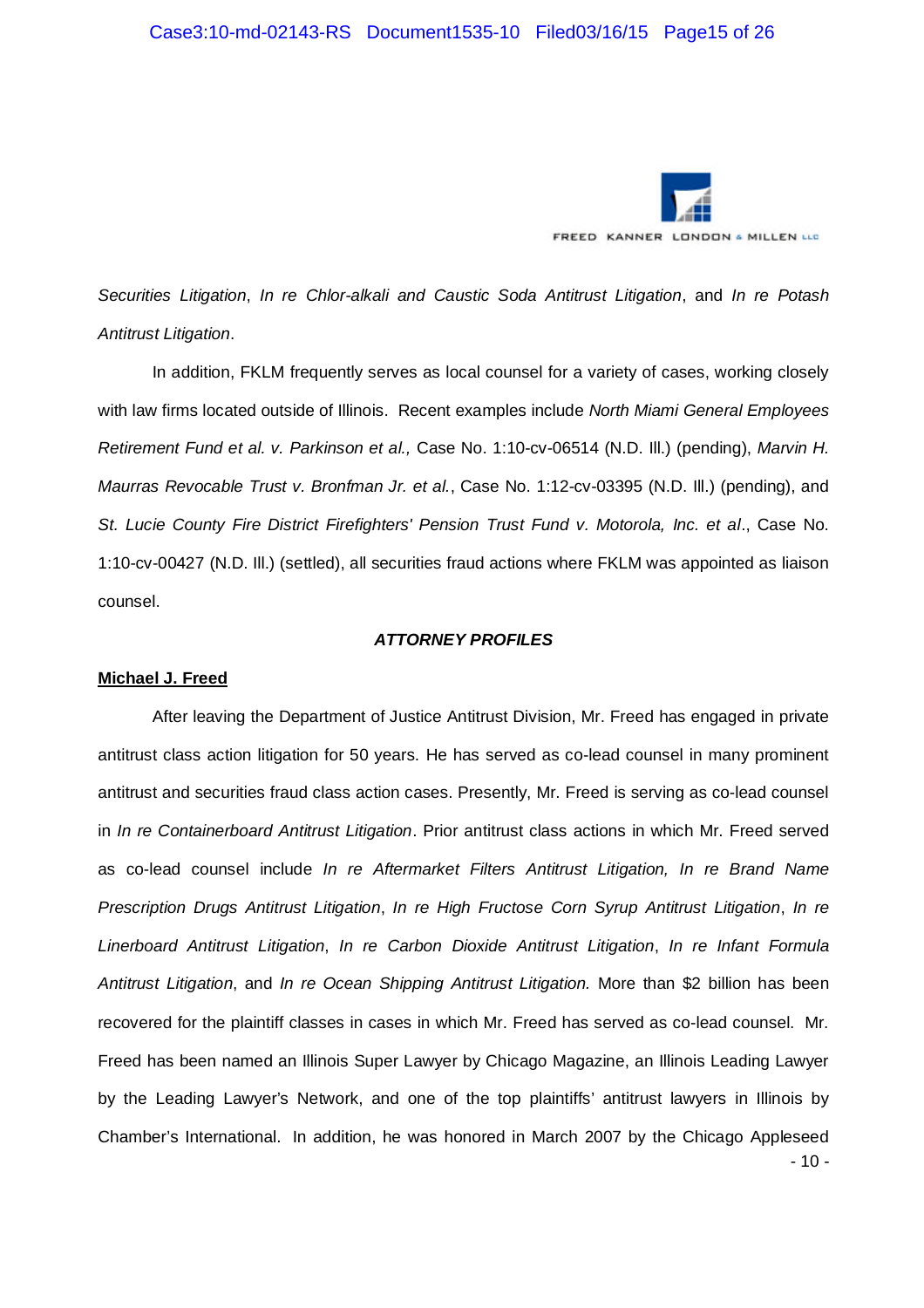

Fund for Justice for his exceptional pro bono efforts. Mr. Freed was formerly a trial and appellate attorney with the United States Department of Justice, Antitrust Division (Honors Program). He is a graduate of the University of Pennsylvania (B.S., 1959) and University of Chicago Law School (J.D., 1962).

#### **Steven A. Kanner**

Mr. Kanner has over 30 years' experience in complex antitrust litigation and previously led the class action practice at Much Shelist Freed. His experience includes investigation, discovery, trial and appeal of antitrust, securities and other complex cases. Mr. Kanner has been designated an Illinois Super Lawyer by *Chicago Magazine* for the past 5 years and is a frequent lecturer both domestically and internationally on antitrust and trade regulation. With respect to antitrust matters, Mr. Kanner has been involved in a leadership capacity in many of the cases described above. Cases in which Mr. Kanner is currently serving as co-lead counsel or interim co-lead counsel include *In re Automotive Parts Antitrust Litigation*, MDL 2311 (E.D. Mich.), (an international price fixing conspiracy of historic proportions which currently includes individual cases for Wire Harnesses, Instrument Panel Clusters, Fuel Senders, Heater Control Panels, Occupant Safety Systems, Ball Bearings, Air Conditioning Systems, Windshield Wiper Systems, Starters, Alternators, Windshield Washer Systems) , *In re Containerboard Antitrust Litigation* 2010-CV-5711 (N.D. IL*)*, *In re Vehicle Carrier Antitrust Litigation*, MDL 2471 N.D. NJ) (Mr. Kanner is also Co-Chair of the Executive Committee in *In re Rail Freight Fuel Surcharge Antitrust Litigation* MDL 1869 (DC). A 1979 graduate of DePaul University Law School, Mr. Kanner is admitted to the Bars of Illinois, the Northern District of Illinois (member of the trial bar), the United States Court of Appeals (Second, Third, Fourth, Fifth, Seventh and Tenth Circuits) and the United States Supreme Court.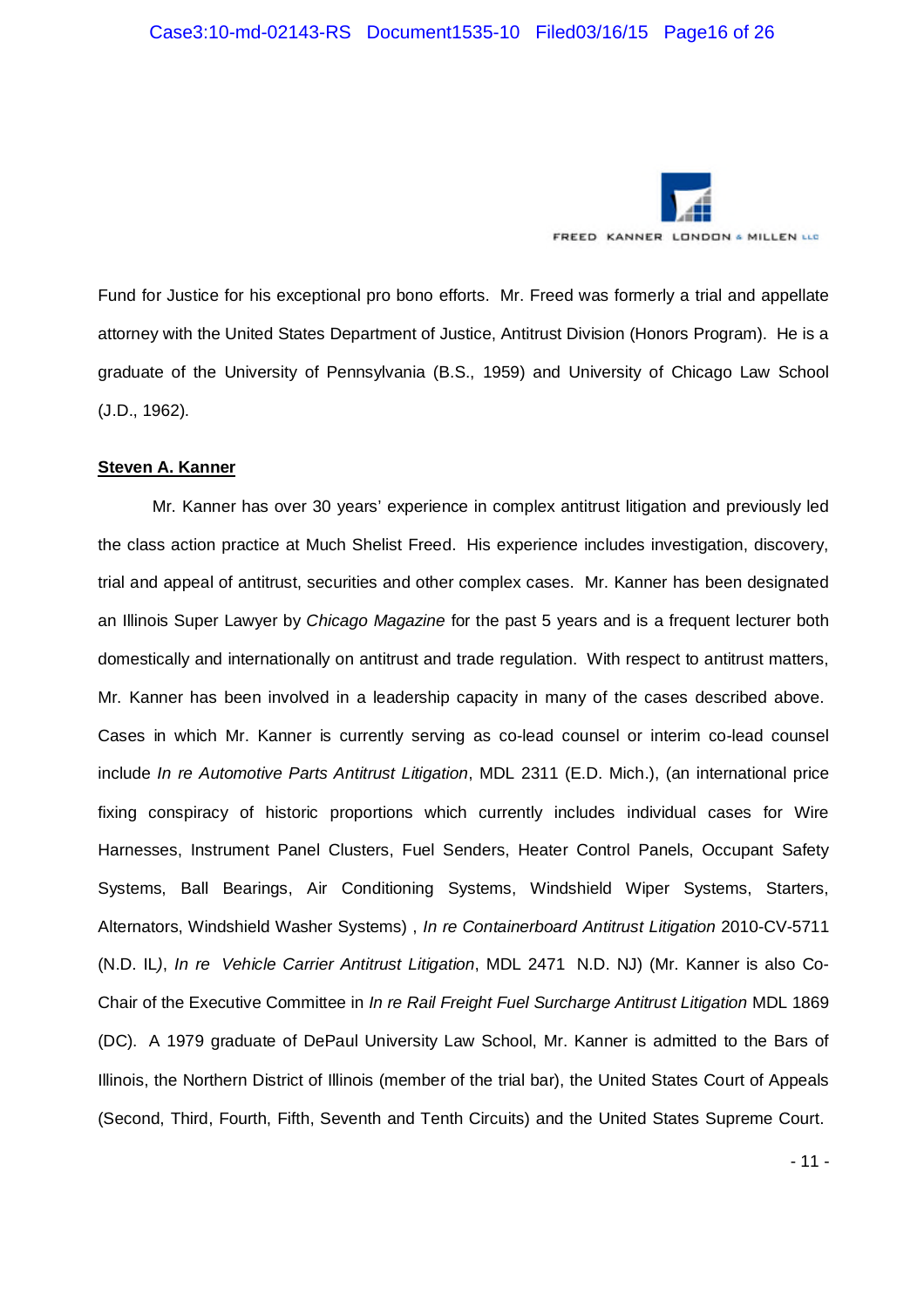

He is also a member of the Chicago Bar Association (Committees on Litigation and Antitrust Law), the Illinois State Association (Sections on Antitrust Law and Litigation), the American Bar Association (Sections on Antitrust Law and Litigation), the Illinois Trial Lawyers Association, and the Decalogue Society where he previously served on the Editorial Board of the Society's Law Journal. Prior to entering private practice, Mr. Kanner was employed by the Federal Trade Commission as a consumer affairs specialist.

#### **William H. London**

Mr. London has been litigating class action cases for over 25 years. He served as trial counsel for the plaintiff class in *In re High Pressure Laminates Antitrust Litigation*, a case that was tried before a jury in the Southern District of New York. He was actively involved in several cases in which FKLM was serving in a leadership capacity, including *In re Flat Glass Antitrust Litigation (No. II)*, MDL No. 1942 (W.D. Pa.); *In re Static Random Access Memory (SRAM) Antitrust Litigation*, MDL No. 1819 (N.D.Cal); and *In re Hydrogen Peroxide Antitrust Litigation*, MDL 1682 (E.D. Pa.). Mr. London presently has significant involvement in *In re Automotive Parts Antitrust Litigation*, MDL 2311 (E.D. Mich.) and *In re Optical Disk Drive Products Antitrust Litigation*, No. 3:10-md-2143 (N.D. Cal.).

Mr. London graduated *Magna Cum Laude* from Syracuse University in 1984 and received his law degree in 1987 from IIT Chicago-Kent College of Law. In 1987, he was admitted to the Illinois Bar and the Federal Bar; and in 1988, he was admitted to practice before the United States Court of Appeals for the Seventh Circuit. Mr. London is a member of the American Bar Association and is a past-Chairman of the Chicago Bar Association Class Litigation Committee. He was formerly an Assistant Attorney General for the State of Illinois, during which time he argued cases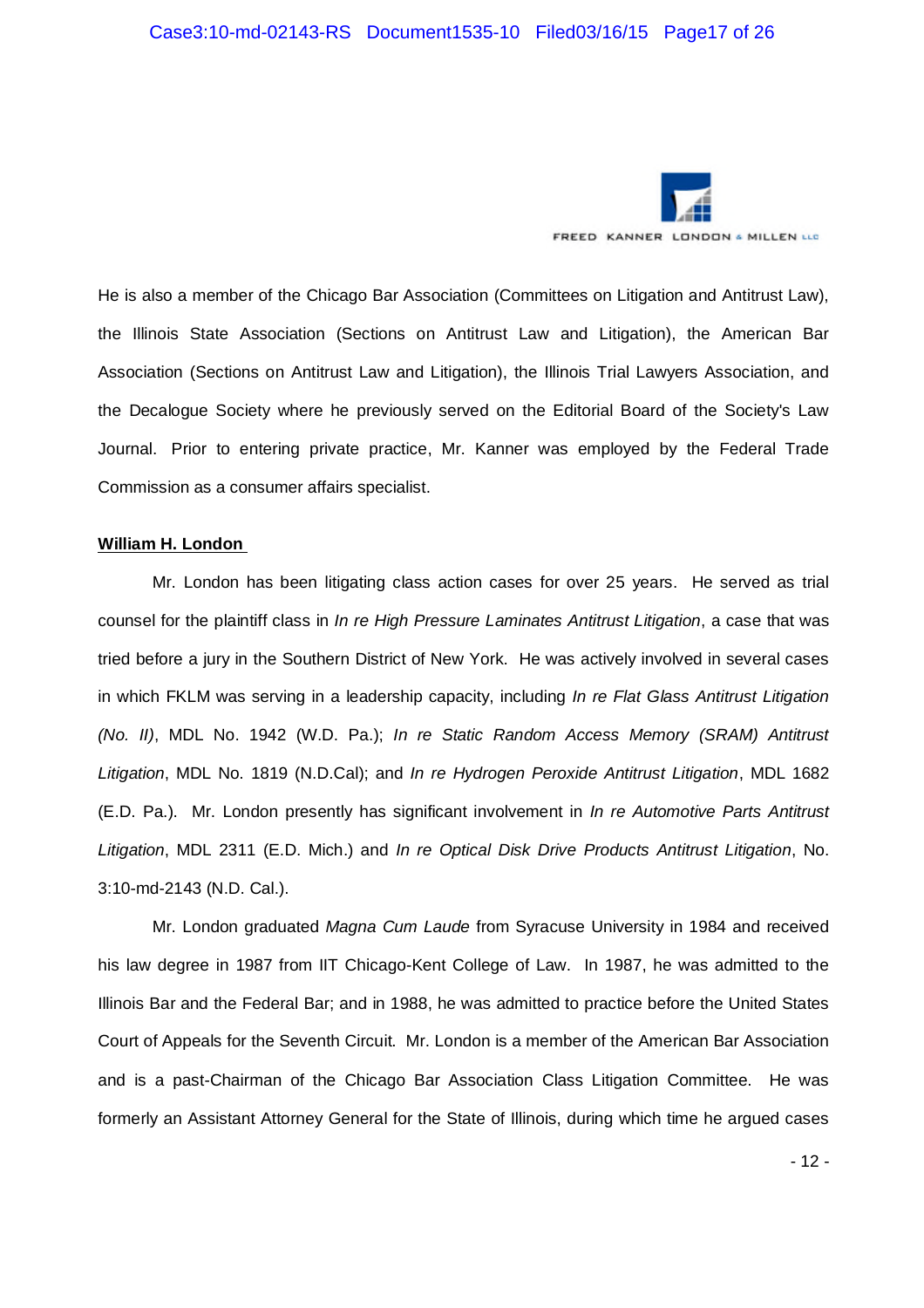

in the United States Court of Appeals for the Seventh Circuit and the Illinois Supreme Court. Since 1990, Mr. London has concentrated on complex and commercial litigation, with an emphasis on class action litigation involving antitrust claims. Mr. London practiced with Much Shelist Freed from March 1993 through December 31, 2006.

#### **Douglas A. Millen**

Mr. Millen devotes his practice to prosecuting direct purchaser, price-fixing class actions and has played a key role in many of the most successful price-fixing cases in the United States. Most recently in the Northern District of California, Judge Yvonne Gonzalez Rogers appointed Mr. Millen to the Direct Purchaser Plaintiffs' Steering Committee in *In re Lithium Ion Batteries Antitrust Litigation*, MDL No. 2420 (N.D. Cal.). He has extensive experience litigating complex commercial matters, with an emphasis on cases involving antitrust, consumer protection, securities and contract law claims. Mr. Millen also has substantial experience in electronic discovery matters and the leveraging of technology to achieve effective and efficient client advocacy. He formerly chaired the Technology Committee at Much Shelist Freed and has handled many complicated electronic discovery issues. Mr. Millen has played a prominent role in many of the largest antitrust cases in recent history – including *In re Dynamic Random Access Memory (DRAM) Antitrust Litigation*, MDL 1486 (N.D. Cal.), *In re Vitamins Antitrust Litigation,* MDL 1285 (D.D.C.), and *In re Rubber Chemicals Antitrust Litigation*, MDL 1648 (N.D. Cal.) – and his efforts have assisted in the recovery of billions of dollars for class members. Among other cases, Mr. Millen is presently involved in *In re Cathode Ray Tube (CRT) Antitrust Litigation*, MDL 1917 (N.D. Cal.), *In re American Express Anti-Steering Rules Antitrust Litigation (No. II)*, MDL 2221 (E.D.N.Y.), and *In re Rail Freight Fuel Surcharge Antitrust Litigation*, MDL 1869 (D.D.C.) He has also provided antitrust compliance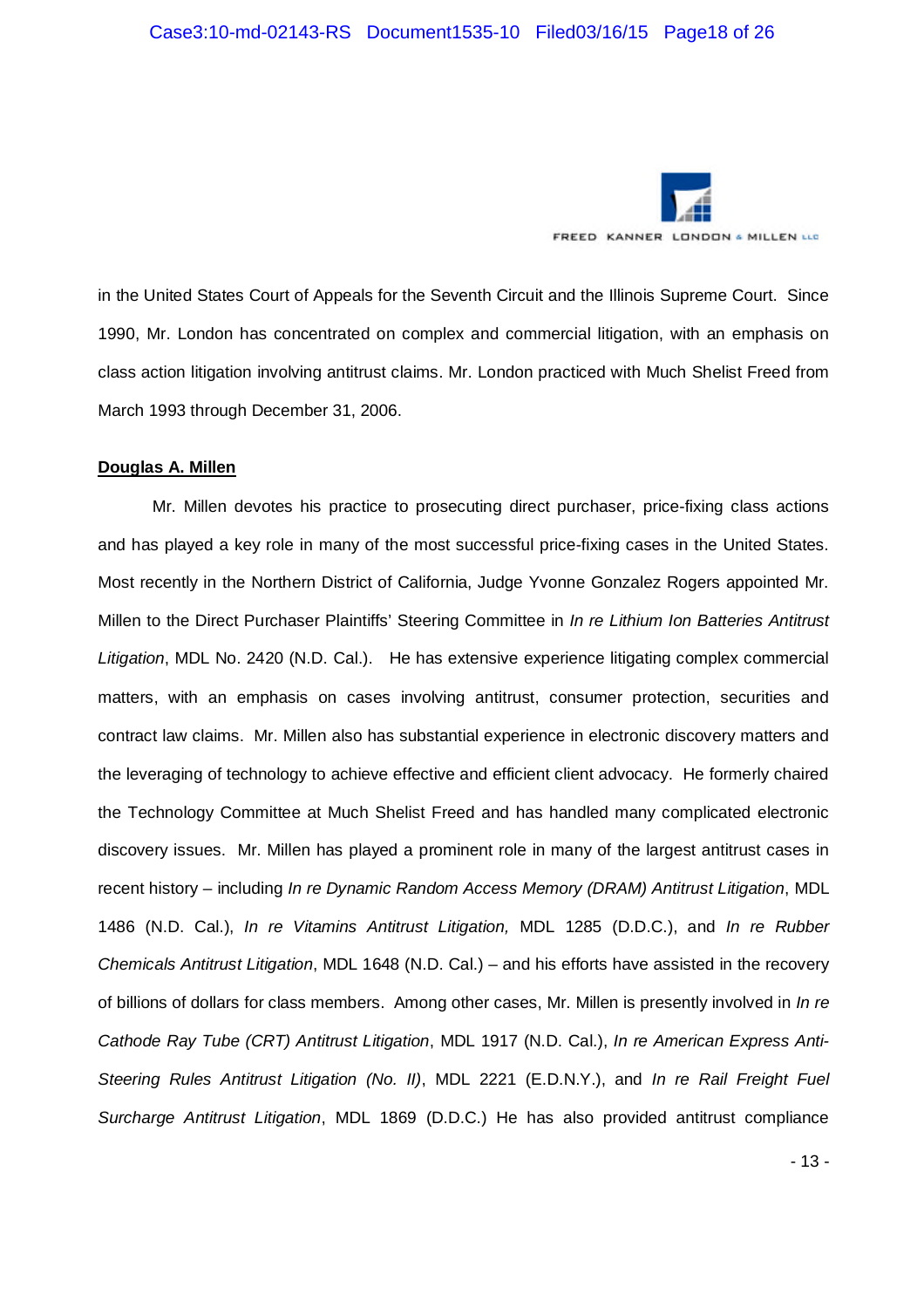

consultation for large, multi-national companies. Mr. Millen is a graduate of the University of Michigan (B.G.S., 1991) and University of Illinois College of Law (J.D. *magna cum laude*, 1994). In 1994, he was admitted to the New York and Connecticut State Bars; and in 1995 he was admitted to the Illinois State Bar. He is also admitted to practice in the Northern and Southern Districts of Illinois. Mr. Millen is a member of the American Bar Association, Antitrust Section and the Chicago Bar Association. Prior to founding FKLM, Mr. Millen was a partner at Much Shelist Freed, where he practiced with the class action group from November 1995 through December 31, 2006.

#### **Michael E. Moskovitz**

Michael E. Moskovitz is a partner at Freed Kanner London & Millen LLC and has been involved in trial and appellate litigation for more than 15 years. Since 2000, he has concentrated on complex commercial litigation, with a primary emphasis on class action litigation involving antitrust, securities fraud, and consumer fraud claims. Mr. Moskovitz previously played a key role in the class action practice of Much Shelist Freed. He is significantly involved in several pending antitrust class actions, *In re Automotive Parts Antitrust Litigation*, MDL 2311 (E.D. Mich.), and *In re Vehicle Carrier Services Antitrust Litigation*, MDL No. 2471. Mr. Moskovitz is also a member of The Sedona Conference's Working Group 1 (Electronic Document Retention and Production) and has spoken at The Sedona Conference's Midyear meeting and has co-written papers published by The Sedona Conference. Mr. Moskovitz is a graduate of Indiana University (B.A., 1993) and New York University School of Law (J.D., 1996).

#### **Robert J. Wozniak**

Robert J. Wozniak is a partner at Freed Kanner London & Millen LLC. Since 2001, Mr. Wozniak has been involved in complex commercial litigation, with a primary emphasis on antitrust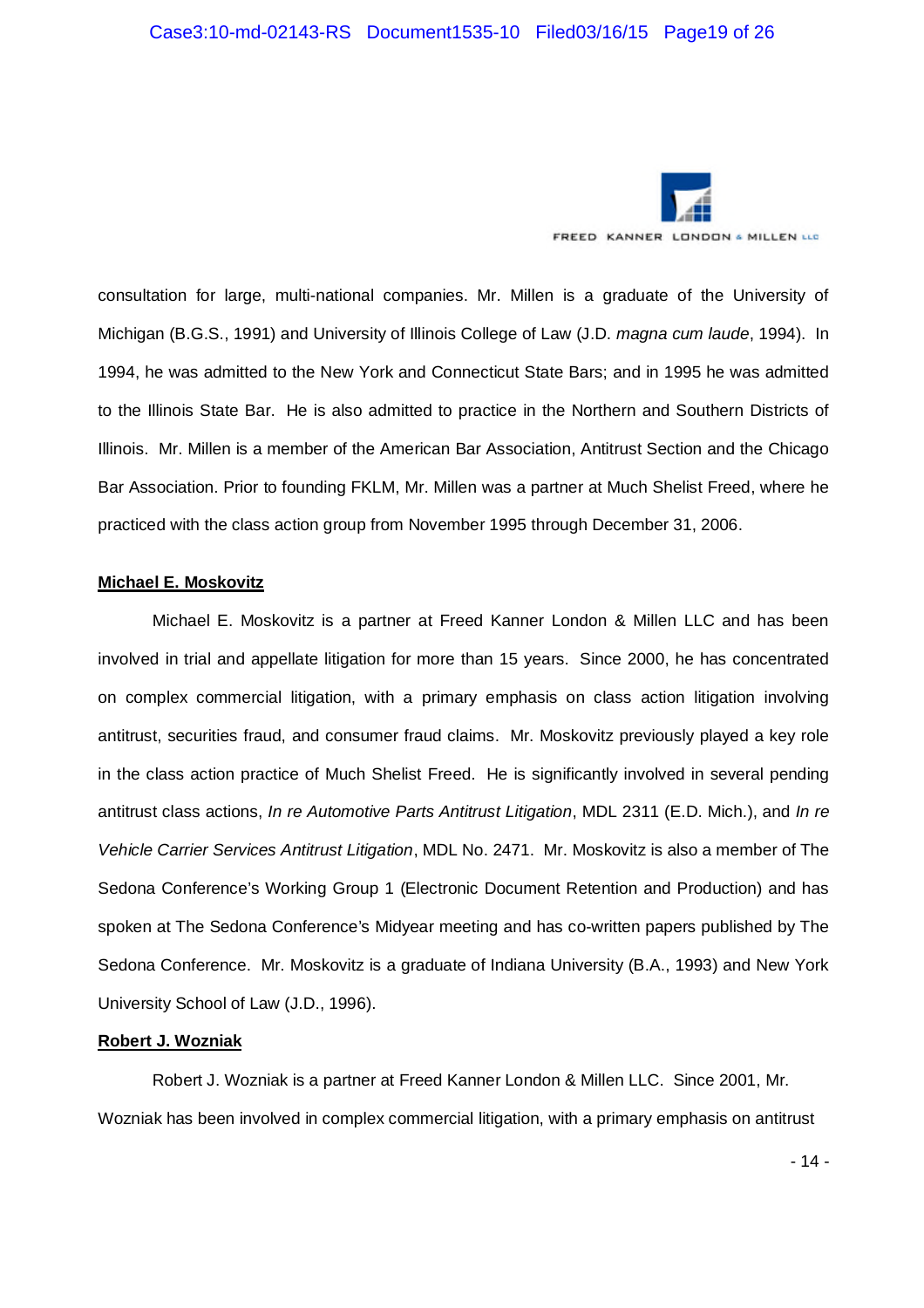

and consumer class action cases. Prior to engaging in private law practice, Mr. Wozniak worked as a trial attorney for the United States Department of Justice, Antitrust Division (Honors Program). Mr. Wozniak was then employed by Cohen Milstein Hausfeld & Toll, a Washington, D.C. class action firm, before joining Much Shelist Freed in 2004. The complex antitrust class actions in which Mr. Wozniak has had significant involvement include: *Kleen Products, et al. v. International Paper, et al.* (N.D. Ill.); *In re NCAA Student-Athlete Names & Likeness Licensing Litigation* (N.D. Cal.); *In re Municipal Derivatives Antitrust Litigation* (S.D.N.Y.); *In re Flat Glass Antitrust Litigation (II)* (W.D. Pa.); *In re TFT-LCD (Flat Panel) Antitrust Litigation* (N.D. Cal.); *In re Static Random Access Memory (SRAM) Antitrust Litigation* (N.D. Cal.); *In re Hydrogen Peroxide Antitrust Litigation* (E.D. Pa.); *In re Intel Corp. Microprocessor Antitrust Litigation* (D. Del.); *In re Dynamic Random Access Memory (DRAM) Litigation* (N.D. Cal.); *In re Buspirone Antitrust Litigation* (S.D.N.Y.); and *In re Terazosin Hydrochloride Antitrust Litigation* (S.D. Fla.). Mr. Wozniak is a graduate of the University of Michigan (B.A., 1988), University of Minnesota (M.A., 1994), and Wayne State University Law School (J.D., 2000, *cum laude*, Order of the Coif). He has been admitted to practice law in Illinois, Michigan and the District of Columbia.

#### **Donald L. Sawyer**

Donald L. Sawyer is an associate attorney at Freed Kanner London & Millen LLC. He is a graduate of Emory University's Goizueta Business School, from which he received a Bachelor of Business Administration degree, concentrating his studies in Finance. In 2006, Mr. Sawyer graduated from The John Marshall Law School in Chicago, where he received his J.D. degree. While attending law school, Mr. Sawyer was a board member of The Corporate Law Association. He was admitted to the Illinois State Bar and U.S. District Court, Northern District of Illinois, in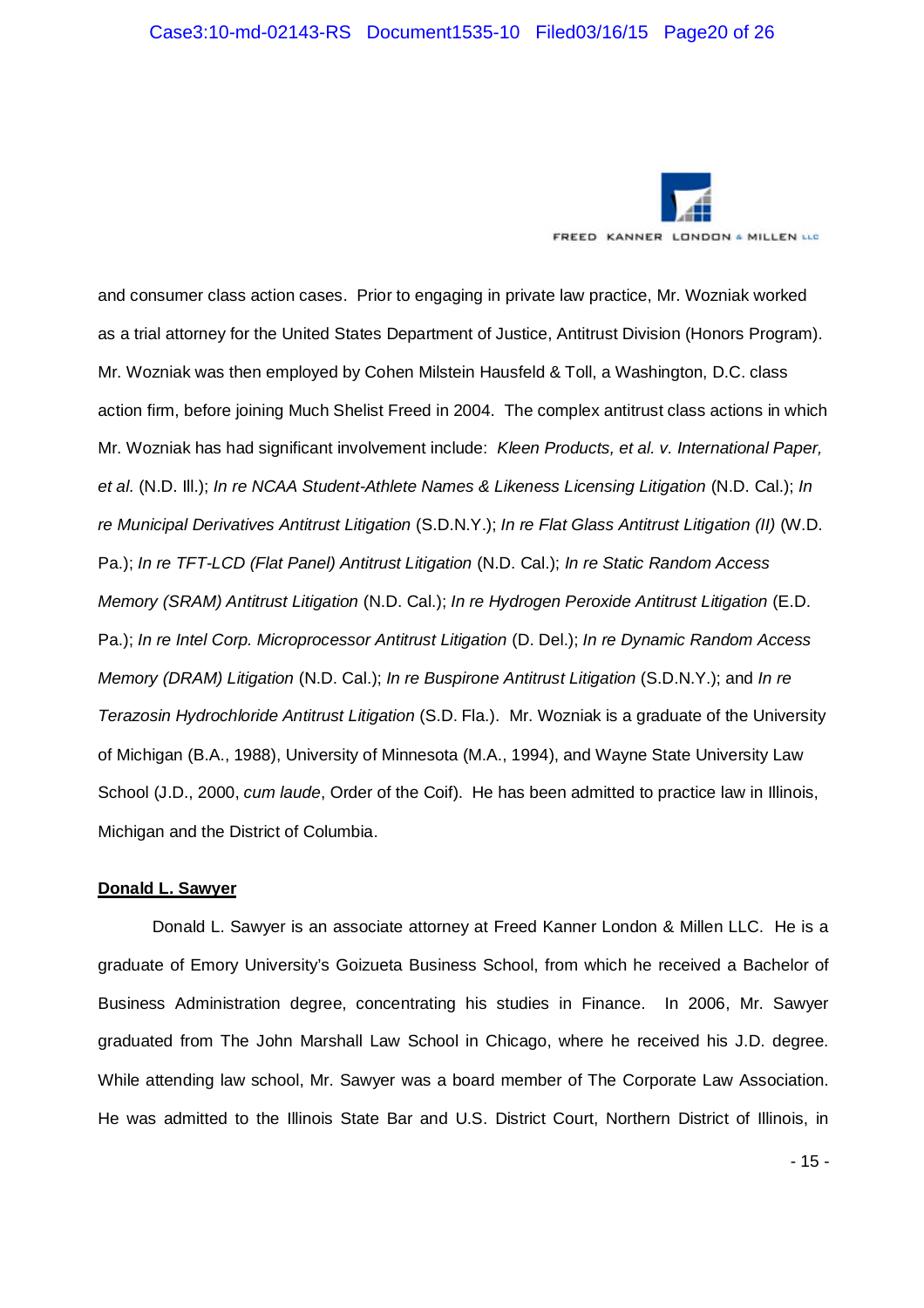

2006. Mr. Sawyer has been involved in complex commercial litigation since 2007, with a primary emphasis on antitrust class action cases involving territorial division, price fixing, and other anticompetitive practices. Additionally, he has significant involvement in complex electronic discovery matters. Mr. Sawyer has had significant involvement in the following cases: *In re Air Cargo Shipping Antitrust Litigation* (E.D.N.Y), *In re Cathode Ray Tube (CRT) Antitrust Litigation* (N.D. Cal.), and *Kleen Products, et al. v. Packaging Corp. of America, et al.* (N.D. Ill.).

#### **Heather M. Bessinger**

Heather M. Bessinger is an associate attorney at Freed Kanner London & Millen LLC. Ms. Bessinger received her Bachelor of Science degree from DePaul University, where she majored in Finance, and she received a Master in Business Administration degree from the University of Chicago Booth School of Business, concentrating in Finance, Economics, and Statistics. Ms. Bessinger graduated from Loyola University Chicago School of Law in 2009. While in law school, Ms. Bessinger was a judicial extern for the Honorable Blanche M. Manning of the District Court for the Northern District of Illinois, and she was a Teaching Assistant for both Legal Writing and Contracts. Ms. Bessinger is admitted to the Illinois and Wisconsin State Bars, U.S. District Courts for the Eastern and Western Districts of Wisconsin, and the Seventh Circuit Court of Appeals. After graduating law school, Ms. Bessinger worked for several years as an associate attorney at a large Milwaukee-based law firm, focusing her practice on commercial litigation. Ms. Bessinger concentrates her practice on complex and commercial litigation, with a primary emphasis in antitrust class action litigation involving price fixing and other anticompetitive practices.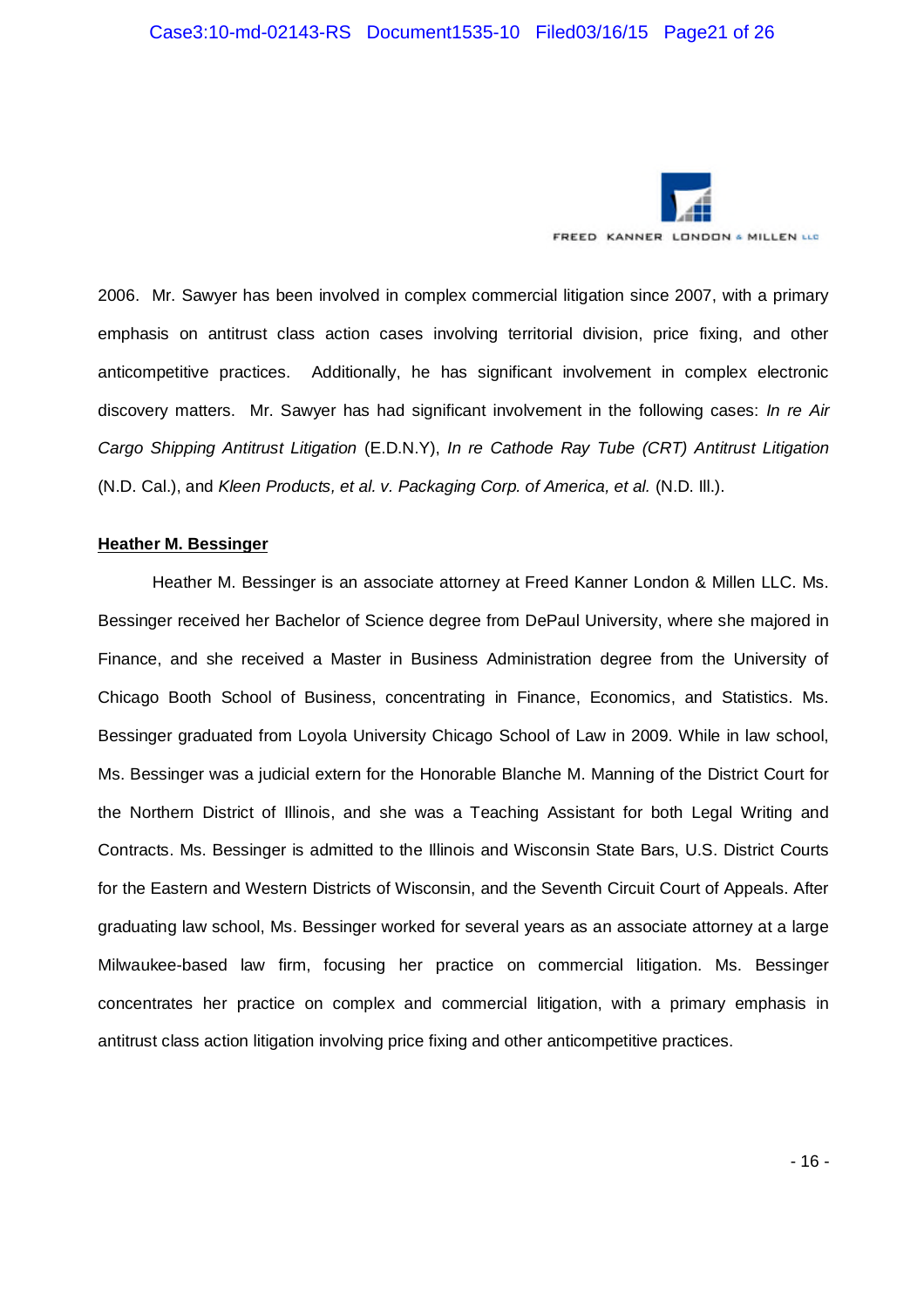Case3:10-md-02143-RS Document1535-10 Filed03/16/15 Page22 of 26

# **EXHIBIT 2**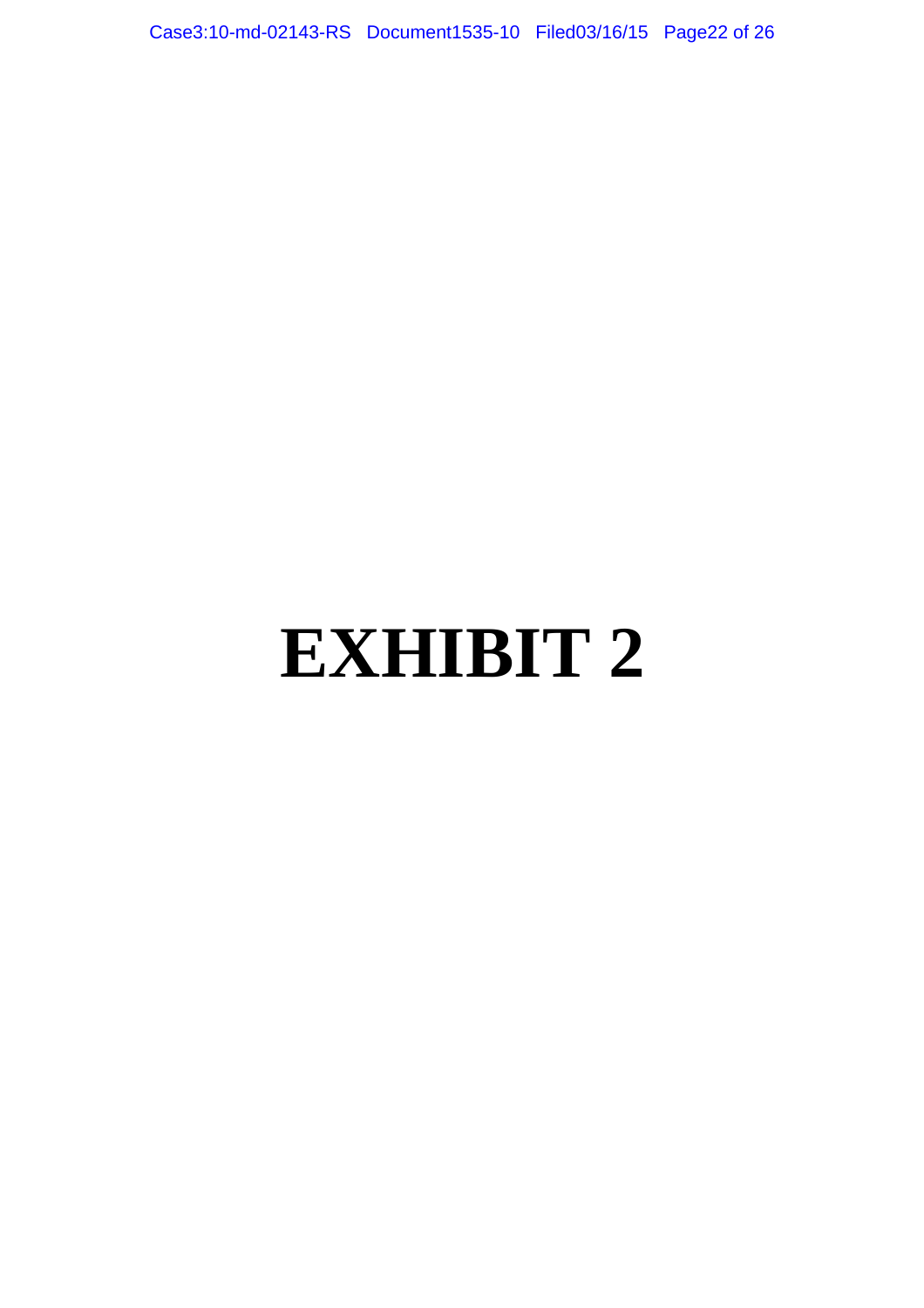#### **EXHIBIT 2**

## *In re Optical Disk Drive Antitrust Litigation*, Case No. 3:10-md-2143-RS **Freed Kanner London & Millen LLC** Reported Hours and Lodestar May 7, 2010 through December 31, 2014

## **TIME REPORT**

| <b>NAME</b>                         | <b>TOTAL</b><br><b>HOURS</b> | <b>HOURLY</b><br><b>RATE</b> | <b>LODESTAR</b> |  |  |
|-------------------------------------|------------------------------|------------------------------|-----------------|--|--|
|                                     |                              |                              |                 |  |  |
| <b>ATTORNEYS</b>                    |                              |                              |                 |  |  |
| William H. London (P)               | 1.50                         | \$560                        | \$840.00        |  |  |
| William H. London (P)               | 7.00                         | \$570                        | \$3,990.00      |  |  |
| William H. London (P)               | .30                          | \$605                        | \$181.50        |  |  |
| William H. London (P)               | $\overline{1.40}$            | \$615                        | \$861.00        |  |  |
| William H. London (P)               | 50.80                        | \$625                        | \$31,750.00     |  |  |
| William H. London (P)               | 192.20                       | \$635                        | \$122,047.00    |  |  |
| William H. London (P)               | $106.\overline{80}$          | \$645                        | \$68,886.00     |  |  |
| William H. London (P)               | .70                          | \$660                        | \$462.00        |  |  |
| Douglas A. Millen (P)               | 38.50                        | \$555                        | \$21,367.50     |  |  |
| Douglas A. Millen (P)               | 10.30                        | \$565                        | \$5,819.50      |  |  |
| Douglas A. Millen (P)               | 20.20                        | \$590                        | \$11,918.00     |  |  |
| Douglas A. Millen (P)               | 7.60                         | \$605                        | \$4,598.00      |  |  |
| Douglas A. Millen (P)               | 5.70                         | \$615                        | \$3,505.50      |  |  |
| Douglas A. Millen (P)               | 3.20                         | \$625                        | \$2,000.00      |  |  |
| Douglas $\overline{A}$ . Millen (P) | 15.80                        | \$635                        | \$10,033.00     |  |  |
| Douglas A. Millen (P)               | .50                          | \$650                        | \$325.00        |  |  |
| Michael E. Moskovitz (P)            | 23.00                        | \$350                        | \$8,050.00      |  |  |
| Michael E. Moskovitz (P)            | .70                          | \$515                        | \$360.50        |  |  |
| Robert J. Wozniak (P)               | 65.90                        | \$350                        | \$23,065.00     |  |  |
| Robert J. Wozniak (P)               | 29.70                        | \$475                        | \$14,107.50     |  |  |
| Robert J. Wozniak (P)               | 31.20                        | \$515                        | \$16,068.00     |  |  |
| Donald L. Sawyer (A)                | .50                          | \$325                        | \$162.50        |  |  |
| Donald L. Sawyer (A)                | $\overline{5.10}$            | \$340                        | \$1,734.00      |  |  |
| Donald L. Sawyer (A)                | 90.80                        | $\sqrt{$350}$                | \$31,780.00     |  |  |
| Michael L. Silverman (A)            | 6.00                         | \$295                        | \$1,770.00      |  |  |
| Michael L. Silverman (A)            | 1.90                         | \$305                        | \$579.50        |  |  |
| Michael L. Silverman (A)            | 30.80                        | \$325                        | \$10,010.00     |  |  |
| Michael L. Silverman (A)            | 2.00                         | $\sqrt{$335}$                | \$670.00        |  |  |
| Michael L. Silverman (A)            | 550.70                       | \$350                        | \$192,745.00    |  |  |
| Michael L. Silverman (A)            | .50                          | \$395                        | \$197.50        |  |  |
| Steve Nathan (OC)                   | 857.60                       | \$350                        | \$300,160.00    |  |  |
|                                     |                              |                              |                 |  |  |
|                                     |                              |                              |                 |  |  |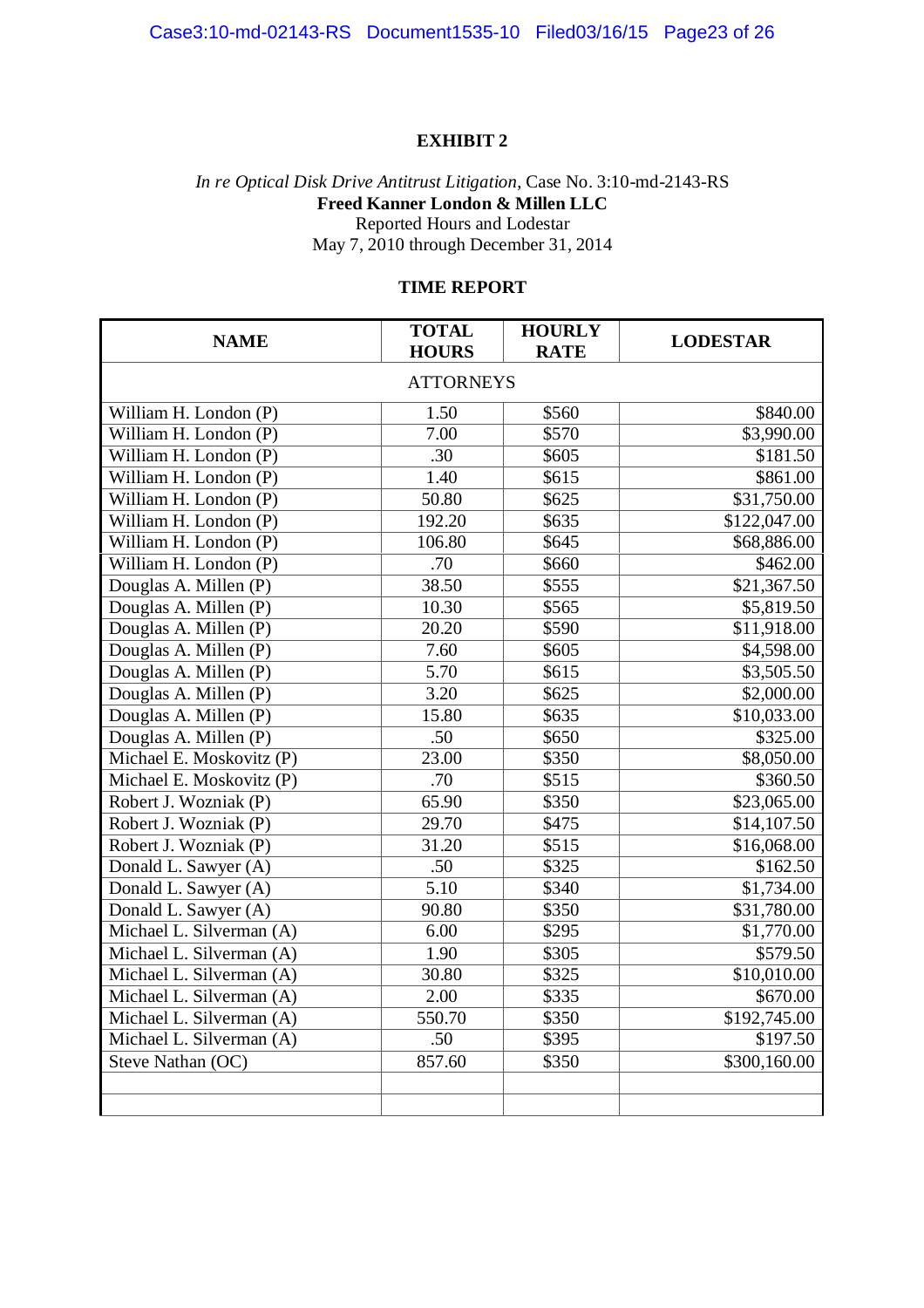| <b>NAME</b>            | <b>TOTAL</b><br><b>HOURS</b> | <b>HOURLY</b><br><b>RATE</b> | <b>LODESTAR</b> |  |  |  |
|------------------------|------------------------------|------------------------------|-----------------|--|--|--|
| NON-ATTORNEYS          |                              |                              |                 |  |  |  |
| Marlene S. Khamoo (PL) | 2.80                         | \$190                        | \$532.00        |  |  |  |
|                        |                              |                              |                 |  |  |  |
|                        |                              |                              |                 |  |  |  |
| <b>TOTAL:</b>          | 2,161.70                     |                              | \$890,575.50    |  |  |  |

(P) Partner (OC) Of Counsel (A) Associate (PL) Paralegal (LC) Law Clerk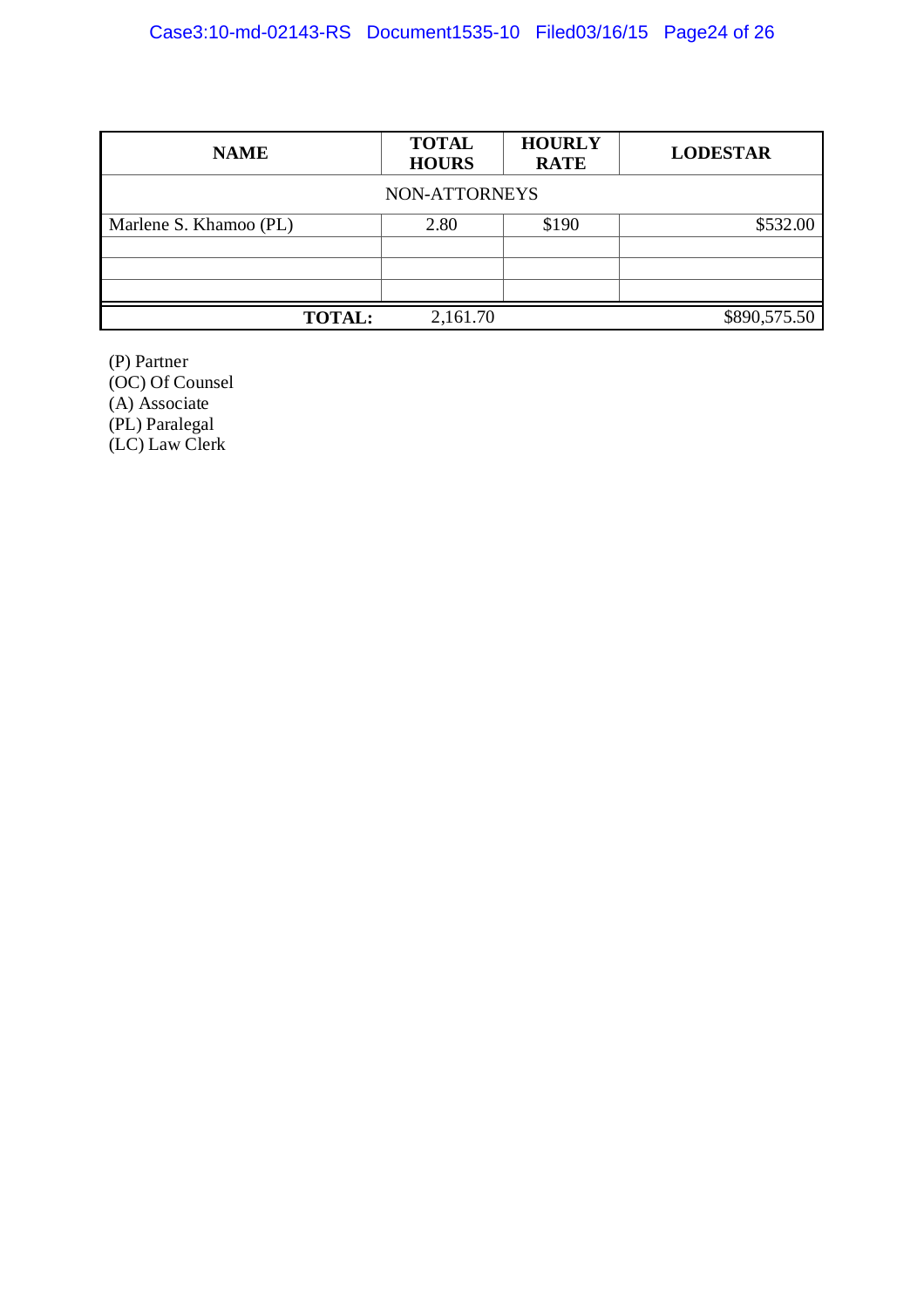Case3:10-md-02143-RS Document1535-10 Filed03/16/15 Page25 of 26

# **EXHIBIT 3**